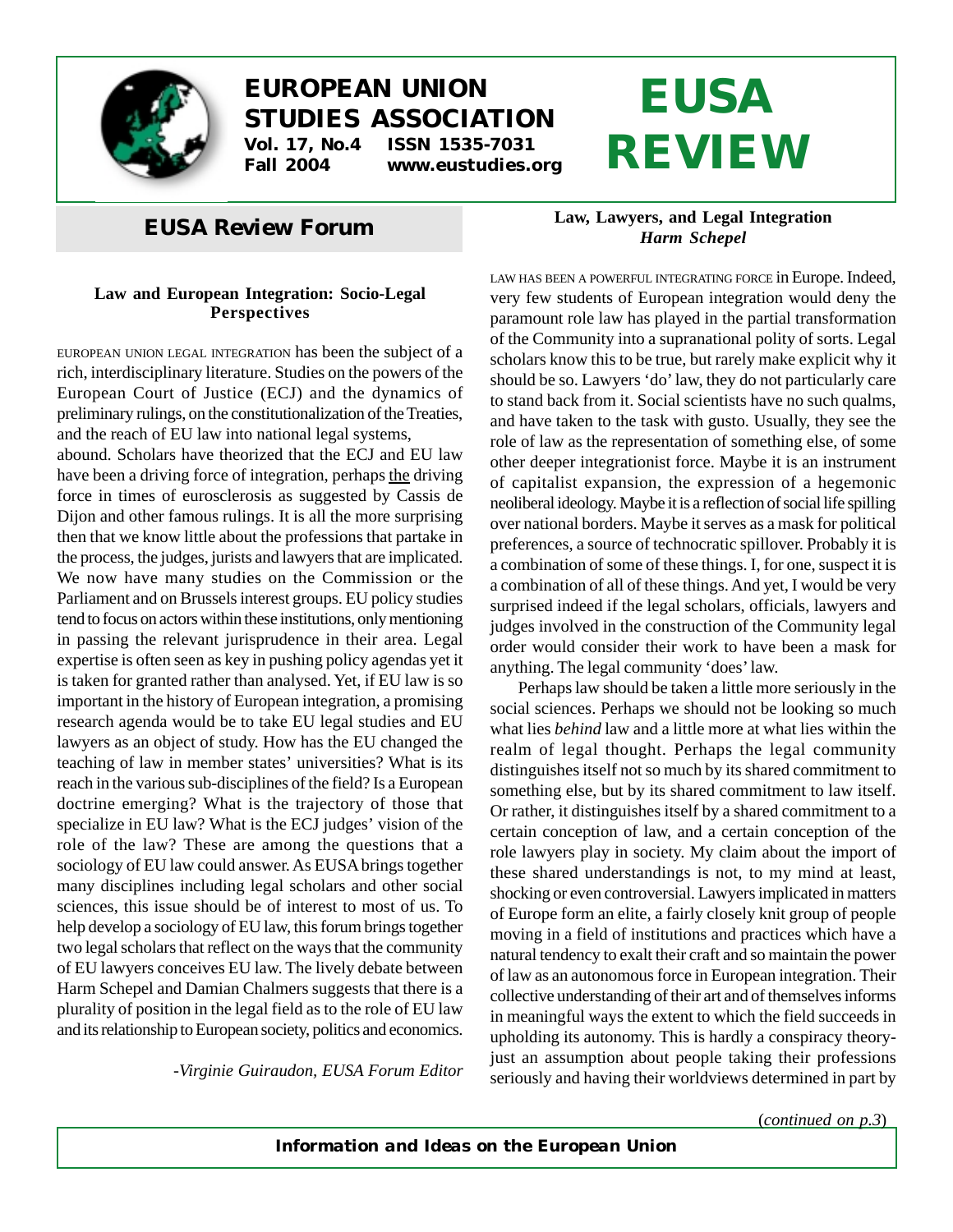The *EUSA Review* (formerly the *ECSA Review*) is published four times yearly by the European Union Studies Association, a membership association and non-profit organization (founded in 1988 as the European Community Studies Association) devoted to the exchange of information and ideas on the European Union. We welcome the submission of scholarly manuscripts. Subscription to the *EUSA Review* is a benefit of Association membership.

© 2004 European Union Studies Association

The European Union Studies Association ®, Information and Ideas on the European Union ®, State of the European Union ®, and www.eustudies.org ® are all registered trademarks of the European Union Studies Association, Inc.

#### **Managing Editor**

Joseph A. Figliulo

**Forum and Features Editor** Virginie Guiraudon (Université de Lille II)

**Book Reviews Editor** R. Daniel Kelemen (University of Oxford)

**Editorial Assistants** Marguerite Link Igor A. Voloshen

#### **2003-2005 EUSA Executive Committee**

GEORGE ROSS, Chair (Brandeis University) JOHN T. S. KEELER\*, Vice-Chair (University of Washington) KAREN ALTER, Secretary (Northwestern University) JEFFREY ANDERSON, Treasurer (Georgetown University) GRAINNE DE BURCA\* (European University Institute) VIRGINIE GUIRAUDON\* (Université de Lille II) SOPHIE MEUNIER\* (Princeton University) (\* Term runs 2003-2007)

ALBERTA SBRAGIA (University of Pittsburgh) *Ex Officio*

**Immediate Past Chair (2001-2003)** MARTIN A. SCHAIN (New York University)

#### **European Union Studies Association** ®

415 Bellefield Hall University of Pittsburgh Pittsburgh, PA 15260 USA Web www.eustudies.org ® E-mail eusa@pitt.edu Facsimile 412.648.1168 Telephone 412.648.7635

### **EUSA Review <b>From the Chair**

#### **George Ross**

PLANS FOR OUR 2005 INTERNATIONAL CONFERENCE (March 31- April 2, 2005) are now moving along. By the time you read this, our call for proposals deadline will have passed and the conference program committee will be about to meet, under the leadership of Mark Pollack of Temple University. The program committee faces the difficult tasks of choosing from among many paper and panel proposals, combining paper proposals together into coherent panels, and putting together a program schedule where topics and presentations flow without overlap. In all, we will have eighty-plus panels over three days, but even this number of panels will be insufficient to accommodate all of the fine proposals that we receive. The EUSA office will send out responses to your proposals in December, and complete conference registration forms and hotel and logistical information will be posted on our Web site shortly.

One of our most important activities is the upcoming biennial election of executive committee members of the organization (ballots will be mailed to current EUSA members in February 2005). For this election, three seats on the board will be open for four-year terms that run 2005- 2009. Any current EUSA member who has not already served eight years total on the committee is eligible to run for a seat on the executive committee, which meets once a year and sets policies and programs for the organization. The full call for nominations appears in this issue on page 21. I encourage any EUSA member who is interested in serving the organization to nominate him/herself or another member. The deadline for nominations is December 31, 2005.

Finally we are happy to announce the winner of the first Ernst Haas Memorial Fund Fellowship. The committee was unanimous in its choice of Kristine Mitchell of Princeton University, to support her research in the area of European trade unionism and employment policy. The membership of EUSA congratulates Kristine and looks forward to her future contributions to the field of European Union Studies.

> GEORGE ROSS Brandeis University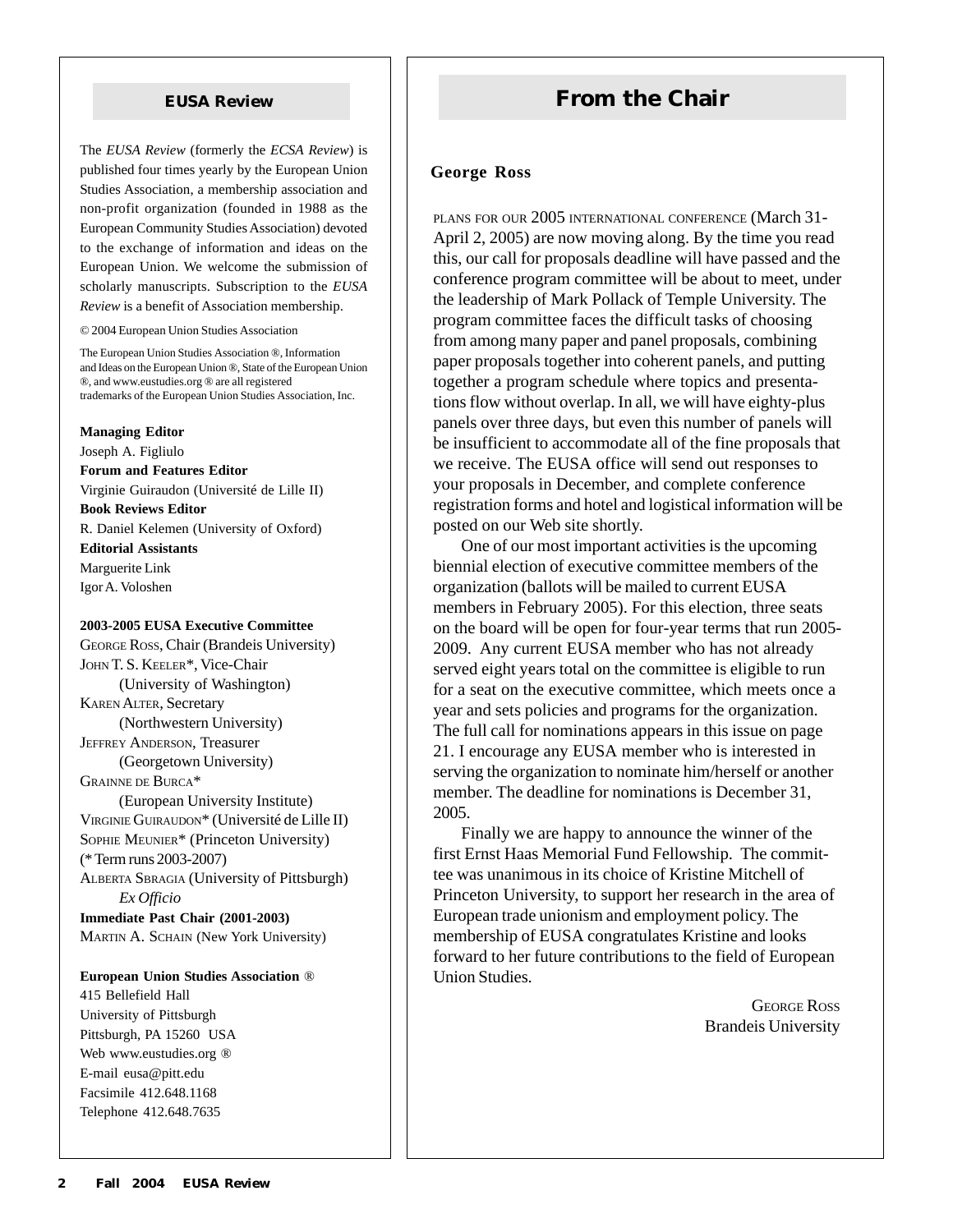the way their professional lives are shaped and structured.

I will try to identify and sketch some elements of these shared understandings underlying European Community law. I hasten to add that it really is not more than a rough sketch. It overlooks important distinctions, generalises beyond what is reasonable, undoubtedly distorts ideas and even lumps together contradictory assumptions. Overall, however, I do think it gives a fair idea of certain aspects of dominant legal thought in matters European.

#### **"Emancipatory Functionalism"**

The principle of direct effect, one of the twin pillars under the constitutionalisation of the Treaty, has famously been described- by the late Federico Mancini, one of the most influential ECJ judges in the history of the institution- as a way of taking law out of the hands of bureaucrats and politicians and giving it 'back' to the people. It is a stunning assertion of the power of European law liberating civil society from the shackles of parliamentary democracies. It is also at odds with what most people would consider to be signified by 'the rule of law.' Made as a rather transparent warning to the politicians of Europe not to curtail the powers of the Court of Justice, it was accompanied by an effort to locate hostility towards Europe and its law in the self-preserving interests of the political and bureaucratic elites of the Member States. As such, it was merely a spectacularly unsubstantiated claim to the loyalties of Europe's citizenry. Yet I am sure there was more to it than mere self-interested posturing: Mancini- and hundreds of lawyers with him- truly believed it. The idea is 'emancipatory functionalism.' The Community is placed at the end of an evolution in 'the history of law', call it 'modernisation', towards ever bigger units of organised social life: from the family to the clan to the region to the State to the Community. As social life expands, so does its legal institutional framework. The rise of the nation-state was but a stage in this evolution. The identification of law with the nation-state, or even the idea that law is properly promulgated only by political institutions, is an unfortunate bump on the road of legal evolution. Law belongs to civil society, and civil society finds in European law the framework for its crossborder dynamism. The question is how we get from the notion of law 'belonging' to civil society to the reality of law belonging to a class of lawyers and legal experts.

#### **Law-as-culture, Law-as-science**

At the risk of simplifying, one can distinguish two extreme positions on the nature of law. One would see law as essentially tied to a particular society and a particular culture. Law, here, grows organically from a society's evolving norms and traditions. Two consequences flow from this immediately: first, differences across different legal systems are not just tolerable, they are inevitable. Second, imported or imposed law which doesn't reflect a particular society's culture will at best be dysfunctional and more likely will lead to all sorts of legitimacy problems. The other would see law as an artefact, a tool which can be sharpened by lawyers and legal experts, that can be improved and made more efficient by technical means. The 'best' solution is equally viable and desirable in different societies; indeed, law, in this conception, can be transferred from one place to another without much trouble. Almost no one, I suspect, would actually take either positionmost legal scholars would introduce distinctions and differentiations and ultimately take some middle position. As a heuristic device, they may serve some purpose.

In European legal thought, law-as-culture collapses into law-as-science. There are two different mechanisms to make this happen. In the first, European legal culture is *defined* by law-as-science. The idea here is that one of the underlying structural similarities between different societies in the Union is a cluster of cultural practices associated with 'the rule of law': the authority of general abstract rules, administered by legal experts under exclusion of laypeople, the systematisation of law by legal science. Abstraction, legalism, *amor intellectualis*: these are not mere features of a particular legal system in a particular stage of history, they are constitutive of the very identity of Europe. The common assertion that the Community is a 'Community based on the rule of law' should be, at least in part, understood in this way, and not just as describing a stage in, or even the culmination of, a process of constitutionalisation. If this is what you think about law, there are several implications for what you think about European integration. First, law is a source of integration, not merely an instrument of integration. Second, the 'legalisation' of Europe is not about unelected technocrats transforming Europe into something more and more remote from the wishes and needs of the people of Europe, quite on the contrary: the 'legalisation of Europe' is about constructing a mode of governance that is more closely attuned to the culture of European civil society than national politics can ever aspire to be. If this is what you think about law and you are a learned jurist, there are several implications about your own role in Europe. Like the 19<sup>th</sup> century German jurist Savigny, you picture yourself uncovering and unveiling the *Volksgeist*, "the spirit of the people." Like a modern day Savigny, your faith is in your profession and your craft, not in the legislature.

The second mechanism is evolutionary: as society evolves inevitably to liberal capitalism, law evolves inevitably to lawas-science. In Weberian terms, capitalism presupposes rational social action which in turn presupposes a calculable legal system and administration bound to rational rules of law. Formal legal rationality substitutes substantive legal rationality. With the legal system thus in place, crafted and administered by a highly specialised legal profession, law detaches itself from its socio-cultural grounding and becomes perfectly exportable. I suspect that this mode of thinking lies behind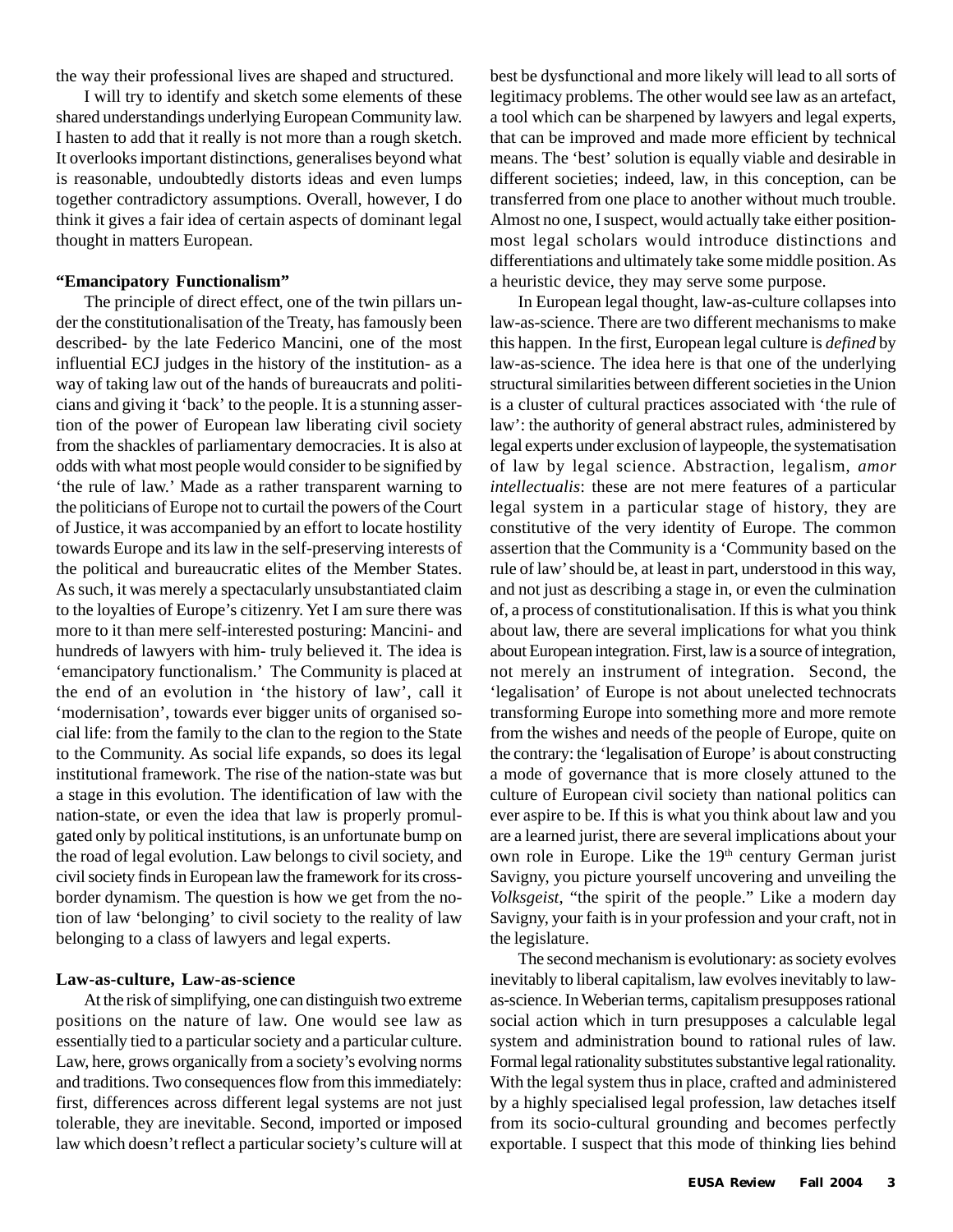much talk of how European law is 'rationalising' market regulation; I am quite sure that this mode of thinking informs much of the pressure put over the past decade on the newly acceded Member States to suspend with cumbersome procedures to legislate the *acquis* into their legal systems and just import the lot, wholesale and verbatim, from Community law. If there is one thing that the Copenhagen criteria have accomplished, it is the accumulation of air miles for a whole army of Community lawyers travelling all over the new Member States teaching the craft and trade of building a liberal market democracy. The implications of this mode of thinking for European law are relatively straightforward: as if by magic, the conditions for legal harmonisation are congruent with the conditions for economic development. What's more, one empowers the other. For the legal profession, the Weberian logic generates a dynamic where increased formal rationality leads to a very peculiar distinct body of knowledge which leads to increased specialisation and power for an elite of jurists.

#### **Conclusion**

As if by stealth, European law has largely transformed the nature of European integration. An ECJ judge once famously said that its judges entertained a certain idea of Europe. This has largely been interpreted as a sure sign that European law has been constructed in function of a political strategy, a set of ideological preferences or commercial interests widely shared on the bench, in academia, in law firms, and in the Rue de la Loi. I think that there is a certain idea of Europe inherent in a certain idea of law. This is not a mere detour. Law structures discourse validates some lines of argument and discards others, and limits world views. This *certaine idée du droit* deserves a little more attention from social scientists.

Law transcends borders by its very 'lawness.' It is an autonomous force of integration, not the mere reflection of political imperative or economic necessity. With many a variation, and based on many different strands of thought and ideology, my guess is that most people in the field of Community law would subscribe to at least this much. It is a powerful idea widely held by a powerful group which has enjoyed an epistemic monopoly over many aspects of European integration for decades. It is an idea that has underpinned the cohesiveness and autonomy of the field.

As the Union is expanding in all ways imaginable, the field of Community law is being reconfigured. No longer the province of a relatively small group of specialised experts, the field is growing in sheer numbers and diversifying significantly as criminal lawyers, private lawyers, constitutional lawyers and then some are being drawn in. Whether the autonomy of the field will be maintained will depend in large part on the strength of the common loyalty and commitment of the expanding field to the idea of law. Yet, as the debate on a code of European contract law exemplifies, we still have decades of legal formalism and detachment from social life ahead of us.

#### **Harm Schepel**

*Harm Schepel is Senior Lecturer at Kent Law School and Co-director of the Centre for European and Comparative Law, University of Kent.*

#### **EU Law and the Failure of the 'European' Social Scientific Imagination** *Damian Chalmers*

IS IT POSSIBLE TO REVISIT DEBATES which have never been had? Harm Schepel's penetrating piece would suggest that, paradoxically, it is. His piece is a reconstruction of a wellworn and heated debate in socio-legal studies between 'law and society' and 'law in society' approaches to the study of law. The former looks at the impacts of law on its subjects. Society is presented as the external environment on which law intervenes asymmetrically and unpredictably. It is the task of the socio-legal scholar to discover, after the events, the effects of these interventions. 'Law in society' approaches consistent with developments in sociology that are dismissive of reified, romantic ideas of the 'social' look at the epistemology of the law, its vision of society: what image does it draw of human relations; what ideologies, justified true-beliefs does it draw on; how do the internal, formal structures of the law reconstruct these; how do legal visions of society compete with other collective visions, notably those provided by statistics.

With some notable exceptions, of which Harm Schepel is one, this debate is absent from EU studies. To be sure, there are some 'law in context' approaches, but these tend to see EU law as the hand maiden of the policy-making process. Debate centres on how it constructs or alters national government preferences; how it provides windows for nongovernmental and supranational actors to intervene in lawmaking; how it allows court and legal professionals into policymaking. These are all valuable and interesting debates, but law's power derives from its capacity to link the world of the political with the worlds of economy, society, family. There is contestation for law-making powers precisely, because it allows government both the power to exercise influence over these worlds and the power to generate conditions which enable new types of relations to develop within these worlds. There has been very little socio-legal work, however, on EU law's impact on family relations; its transformation of working patterns; or the creation of new forms of natural environment. To be sure, this is difficult because of the scale and diversity of the Union, but the lack of work is disappointing, nonetheless. More so, because, for the Union, other central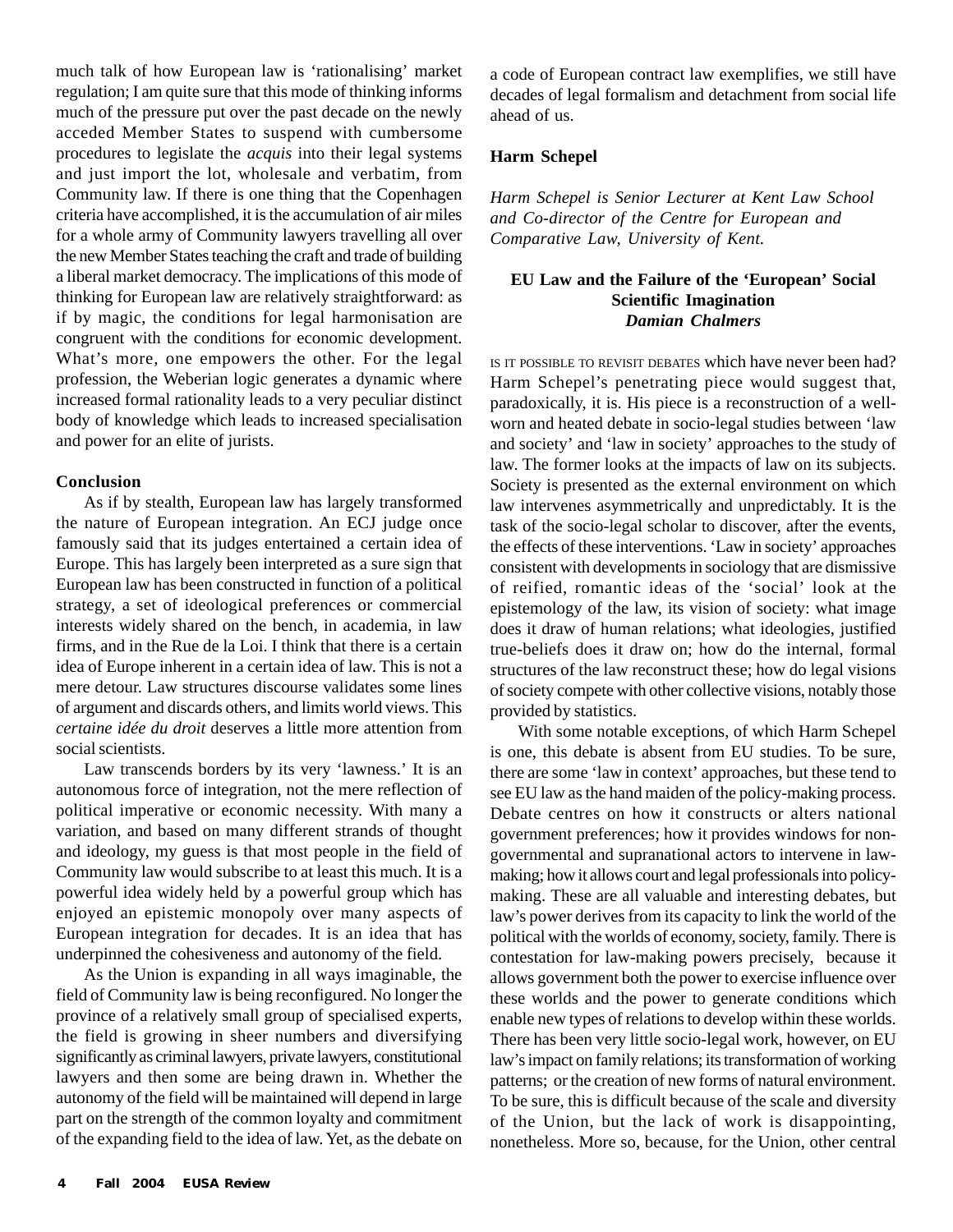instruments of rule of the nation-state over the individual – force, money, education, welfare – are not available: making integration through law all the more central to EU government.

In this regard, Harm Schepel suggests that one of things that EU lawyers identify EU law as doing is 'emancipatory functionalism'. They argue EU law generates new entitlements for individuals through doctrines such as direct effect, which these can invoke before courts. For myself, I think they elide the hidebound ideologies of legal professionals who go before courts - and who therefore, inevitably, say EU law is all about them and the rights they litigate - with the wider praxis. For EU law generates very few individual rights. If one looks at the European Court of Justice, for example, 22 EC Treaty provisions, 7 Directives and 3 Regulations accounted for 50% of its case law between 1998 and 2003. The position is no different with national courts. In the period up until the end of 1998, just 5 Directives accounted for 73% of all the instances of Directives being invoked in reported cases before British cases.<sup>1</sup> Of course, it may be possible that EU law generates a series of individual entitlements that are never litigated or only appear in unreported cases, but until some evidence, I, for one, will remain sceptical. If the 70,000 + pages of EU law do not generate many individual rights, then what do they do? Even a brief perusal of the *Official Journal* suggests an alternate narrative. They codify, extend and discipline administrative power. Every area of life governed by EU law is replete with the creation of new regulatory agencies, new regulatory standards and new responsibilities on private undertakings to report on and police public goods. In short, EU law's mission is not emancipatory functionalism, but 'utilitarian managerialism'. Its central exponents are not lawyers, but administrators. Its central teloi are not individual liberal values, which provide only an ephemeral sheen over its bulk, but the depersonalised public goods of the welfare and regulatory State, with all its corollary dangers of perverse side-effects, excessive intrusion in local life and cultural alienation.

The other claim is a 'law in society' claim. The argument is that the professionalisation of EU law and its ties to the ideals of liberal capitalism have resulted in its no longer being able to be viewed as 'law as culture'. It cannot be seen as the organic product of any society linked to its evolving norms and traditions. For me, the interesting thing about EU law is that, unlike national laws, it has never made any serious claim to do this. The central ties of repressive conformity identified by Durkheim and his successors are that national law creates the central symbols for a society's collective self-identification – nationality law, immigration law, criminal law, religious law. Yet, these are not claimed, in any significant way, by EU law. Indeed, at Maastricht and Edinburgh, it was clear that these matters should not be touched by EU law and that EU law would not transgress onto matters of national citizenship. To be sure, in recent times, asylum and immigration law have begun to be harmonised. But, even here, when one looks at the central symbols - acquisition and loss of nationality, longterm residence, expulsion – there is either very "lite" regulation or, in the case of the long term residence rights directive, an EC instrument that does little more than shadow pre-existing national practices.

That said, one of law's fates is that it cannot be 'a-cultural': it cannot escape creating notions of community. The problem with EU law is that because 'law as science' renders 'law as culture' opaque in its epistemologies, the communities that it creates have an unattractive edge. Its central bias is the protection of the institutions and communities of the European market society. The market society here is not some abstract supply and demand curve or set of liberal rights to trade and own property, but rather a set of EU and national institutions, which include governance regimes, contract and property rights, supporting welfare and policing institutions. One acquires rights in EU law only when one either actively contributes to or does not disrupt the working of these. In this, of course it has an ethnocentric tinge. Non EU nationals, in particular, do not have the same rights as EU nationals. EU law only exposes its fangs in the most sinister way, however, where non-EU nationals threaten the institutions of the market society. EU law allows the detention, impoverishment and stripping away of family rights of asylum seekers or illegal migrants precisely because of the threat these pose to welfare institutions and labour markets and because asylum is the bracket of the poor and dispossessed. If in the United States it is increasingly dangerous for foreigners to be perceived as politically threatening, economic threat is fast becoming the mantra of European legal repression. One can identify EU law as 'law as culture', if one wants, but the cultures it constructs are not cosy pre-political communities, but rather market hybrids whose pervasiveness requires extensive internal responsibilities, policing and protection.

*Damian Chalmers is Reader in European Union Law at the London School of Economics*

#### **NOTES**

1 For more on the incidence of EU law see Chalmers, 'The Satisfaction of Constitutional Rhetoric by the European Judiciary'located at http://www.jeanmonnetprogram.org/ conference\_JMC\_Princeton/NYU\_Princeton\_Chalmers.rtf.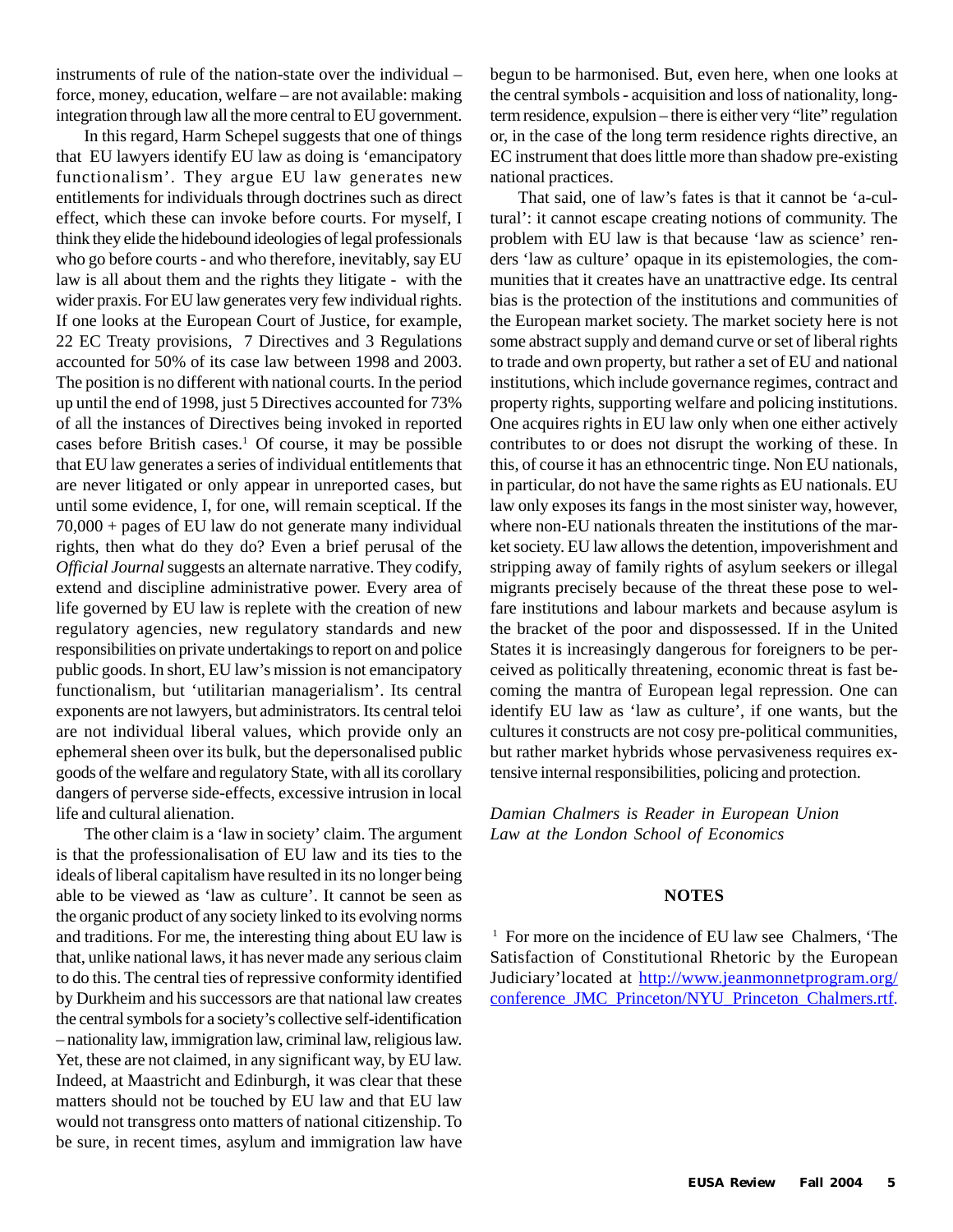#### **Guide to Research Materials for EU Studies on the Web** *Phil Wilkin*

#### **Introduction**

AS THE EUROPEAN COMMUNITY/EUROPEAN UNION (EC/EU) has grown dramatically in both size and importance in the last 15 years, the amount of research materials published on the organization has increased accordingly. Access to these materials for researchers is vital, and for some of these materials, relatively simple. For example, in the last decade the EC/EU has deposited literally thousands of EU documents full text on its flagship website Europa http://europa.eu.int/ index.htm. Also, two major categories of commercially produced materials - books and journal articles - are regularly indexed and cataloged, and are hence relatively easy to locate via standard searching methods and databases in most large libraries. If one can't locate them in their local academic library, they can usually find them via InterLibrary Loan.

But there is another important type of literature on the EC/EU which has been historically difficult to locate and obtain, namely, privately or independently-produced materials, e.g., conference papers, working/policy/discussion papers, small monographs, etc. Regarding these materials, this essay describes the nature of the problem, potential solutions, and the current state of affairs in providing access to them.

#### **The Problem**

Traditionally, these materials were produced in paper format by hundreds of individual institutions, usually for local consumption. Since the mid-1990s, institutions have been placing these materials on their websites. How much material are we talking about? an educated guess would be at least 7-8000 individual titles. In a somewhat superficial search, this author has compiled a list of over 100 such institutions which have posted such materials on their websites. Because these items, whether in paper or electronic format, rarely became part of the commercial "book trade", they were usually not obtained by libraries and hence not cataloged and indexed, and therefore have been difficult to locate and collect. Of course, some of those materials have been posted on websites and hence are far easier to locate and utilize than ones in paper format, but so far the Web has not been a panacea.

In attempting to find research materials on the Web, there are two primary problems for users: access and permanence. As to access, the problem is the inability to easily locate these items on an uncataloged and unindexed Web (search en-

**Essay** gines like "Google" allow very comprehensive Web search-<br>
inc. but connect produce the network list of hits the network ing, but cannot produce the narrow list of hits the patron wants). As to permanence, there is no "archival" aspect to most of these materials - if the Website housing them disappears, likely so will they. The result of all this is that there are literally thousands of valuable research materials on the topic of the EC/EU which are not easy to locate and obtain access to because they have not been collected by libraries and are difficult to locate by Web searching; many of those most easy to access - those posted on websites – are potentially transient because they will disappear if the website does.

#### **Potential Solutions**

Any acceptable solution to the problems regarding the titles described above would have to include at least two elements: simple, relatively centralized electronic access to the materials, as well as permanence. During the last decade an administrative and technological framework which promises solutions to these problems has developed. The primary elements of this framework are:

- as noted above, numerous organizations have been posting large amounts of research materials on the Web.
- recent developments in Web publishing and software, which allow sophisticated searching not only within relational databases (like the search engines which replaced card catalogs in libraries) but also on the Web. For example, the Open Archive Initiative (OAI) <http://www.openarchives.org/> develops and promotes standards for interoperability to facilitate the efficient dissemination of content stored in widely dispersed electronic repositories. In other words, these standards make it relatively simple for a search engine on one database to locate and view certain designated materials on other distant databases. For example, the OAI has designed a shared code for metadata tags (e.g., "date," "author," "title," "journal," etc.). The full-text documents described by these tags may be in different formats and locations, but if they use the same metadata tags they become "interoperable." Their metadata can be "harvested" and all the documents can then be jointly searched and retrieved as if they were all in one global collection, accessible to everyone. Using the OAI standards, Eprint.org (http://www.eprint.org) has designed software which facilitates the Web searching and metadata harvesting. The process of designing these interoperable platforms and software is in flux, but there are several systems which currently work fairly well. This cross-archive searching is based on cooperation; database administrators must agree to make their databases OAI-compliant and to insert metadata into their databases before harvesting can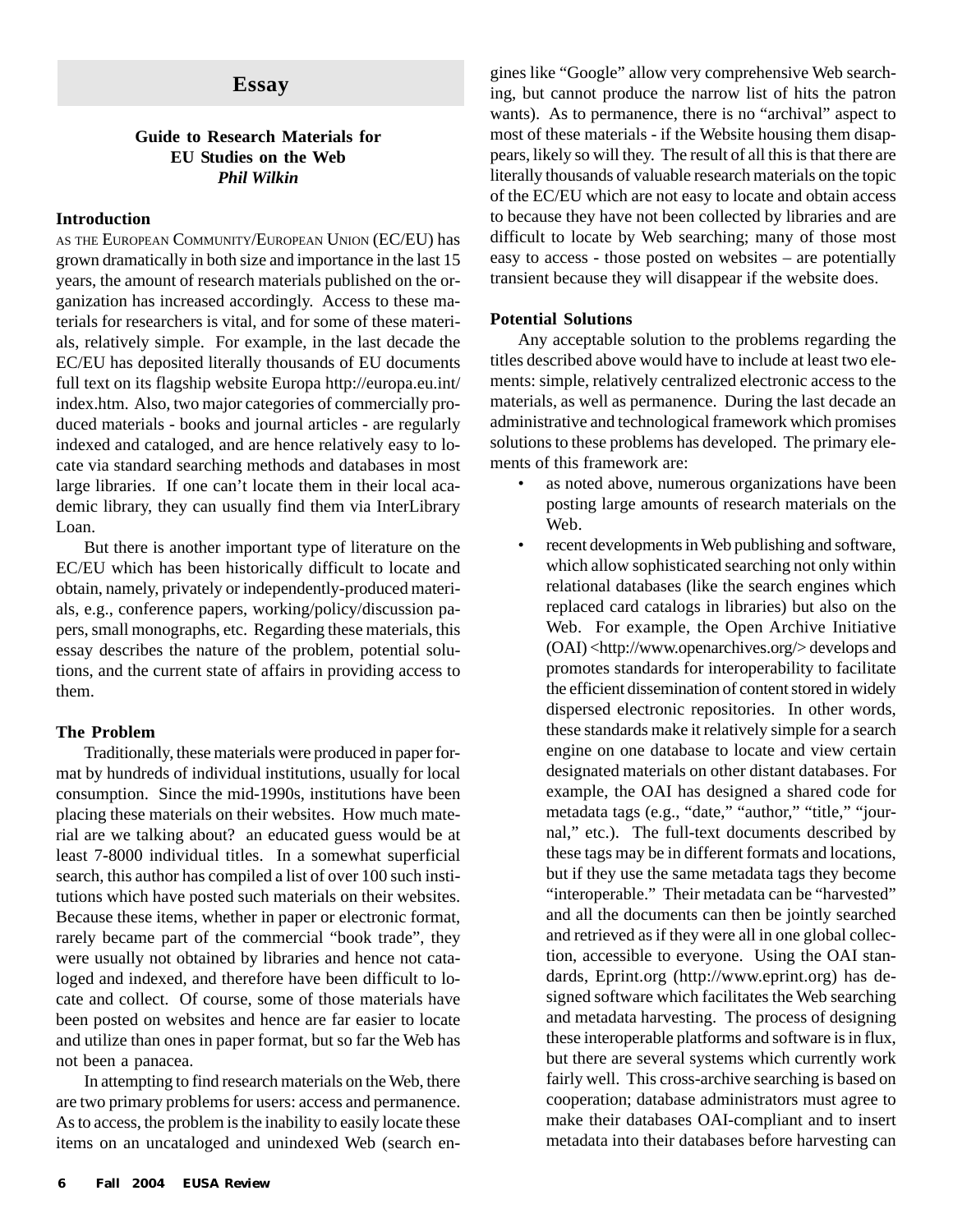occur. This is an area of increasingly greater emphasis and activity - people see the potential for virtually unlimited, universal, free access to research materials - so the standards and software can only become more harmonized and productive in the near future.

#### **Current State of Affairs**

 There are three separate projects currently underway which hold the promise of providing access to much of this vast quantity of data: "Internet Resources", administered by the European Commission Libraries Catalogue (ECLAS); the "European Research Papers Archive (ERPA)", administered by Dr. Michael Nentwich,http://eiop.or.at/mn/; the Archive of European Integration (AEI), administered by this author.

*Internet Resources.* The library is attempting to "catalog" the universe of publications on the EC/EU available on the Web. Its website http://europa.eu.int/eclas/ (click on link Internet Resources) provides links to such documents and titles (some links are to full text materials and some are to bibliographic information only). A search for "Internet resources" currently obtains over 19,600 titles, both EU official documents and privately produced materials. While this list is extremely valuable, it does nothing to ensure the permanence of the titles linked to.

*ERPA*. Begun in 1998, the pioneering ERPA website http://eiop.or.at/erpa provides a common access point for the online working paper series of nine participating institutions (representing eight different countries) in the field of European integration research. These papers reside on the websites of the nine institutions; access is provided via search capabilities on the ERPA website. The ERPA website currently provides access to almost 800 papers.

*AEI*. The AEI http://aei.pitt.edu, begun in early 2003, is an online repository and archive, initially designed to complement the ERPA network by collecting materials on the Web which are not accessible through the ERPA network. And while little is truly permanent, the AEI is designed as a permanent archive. The AEI website states that items to be uploaded "must be of potential use to researchers and scholars, whether they be academics or students". In fact, the vast majority of titles on the AEI are papers produced by members of academic or research institutions. Currently the AEI contains well over 600 titles in this category. So far, the AEI has uploaded mostly materials already online on other websites. While this process will continue, the AEI will soon begin a long-term attempt to collect and upload as many copies of EC/EU materials in paper format only as possible, including the entire back run of European Community Studies Association/European Union Studies Association papers.

In conclusion, utilizing OAE-compliant software described above, the AEI administrators will soon construct a website with searching functions which will allow simultaneous access and searching of all titles in both the AEI and the ERPA. This partnership will constitute the core of a central, direct access point to EU studies research materials on the Web, freely available to anyone.

*Phil Wilkin is the West European Studies Bibliographer for the University Library System, University of Pittsburgh pwilkin@pitt.edu.*

#### **Archive of European Integration http://aei.pitt.edu**

THE UNIVERSITY LIBRARY SYSTEM, University of Pittsburgh, Archive of European Integration (AEI), a major online repository for non-commercial, non-governmental full text publications (short monographs, working or policy papers, conference papers, etc.) dealing with some aspect of European integration, whether they are already on the Web or not. The AEI co-sponsors are the European Union Studies Association and the Center for West European Studies/European Union Center, University of Pittsburgh.

As discussed above, the AEI is partnering with the European Research Papers Archive (ERPA) and the European Integration online Papers (EIoP), and seeks to acquire other appropriate papers which do not reside on the ERPA. It will be possible to access and search simultaneously the AEI, the ERPA, and the EIoP. Together, the ERPA and the AEI will constitute the most comprehensive, accessible single interface to materials on European integration either already available on the Internet or in another format that can be converted to be deposited on the AEI.

Anyone can access and download materials on the AEI. The search engine allows searching by author, title, keyword, year, etc. Not only are titles free to all for reading and downloading for personal use, the AEI is an archive for the permanent retention of articles submitted (authors can have titles removed upon request).

 If either individuals or institutions know of additional materials – either in electronic or paper format, and no matter how old – which would be appropriate for the AEI, please feel free to contact Phil Wilkin at pwilkin@pitt.edu. The AEI editors invite all with appropriate papers to submit them to the AEI. The AEI editors will be happy to help any individual or organization seeking assistance with the process of contributing materials to the AEI. If you wish to deposit papers in a series, you *must* contact the AEI editor before beginning deposit of papers. With questions about the AEI, e-mail aei@library.pitt.edu.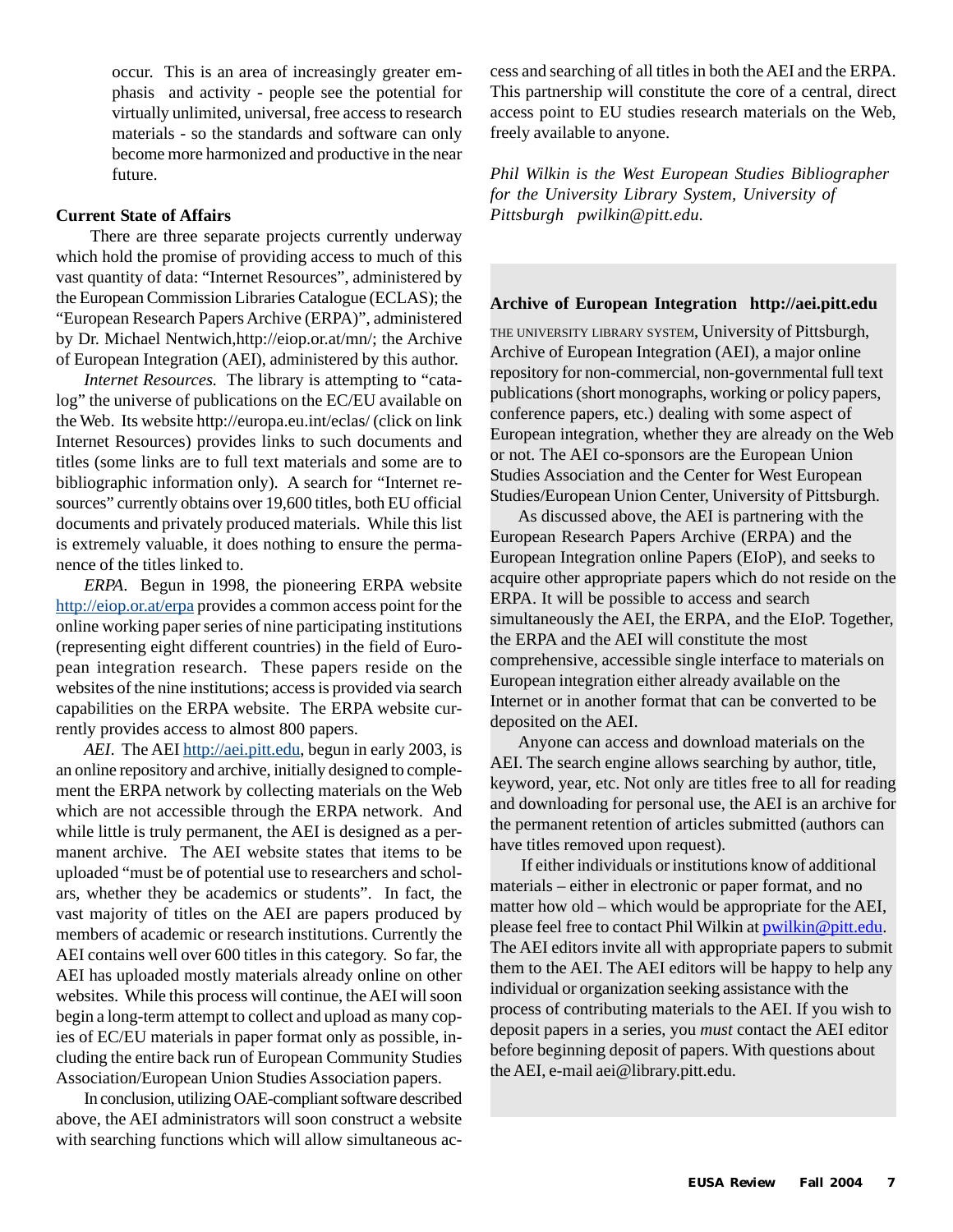### **Teaching the EU**

#### **Hit the Road: Teaching European Union Politics Through Short-Term Study Abroad** *Edward G. DeClair*

AS <sup>A</sup> ZEALOUS ADVOCATE OF EXPERIENTIAL LEARNING, I am convinced that students learn better by doing, by seeing, and by experiencing. My many years of teaching European politics through participation in a multi-university simulation of the European Union have persuaded me that most students will benefit immeasurably by participating in a well crafted and implemented experiential learning endeavor. They learn better because they are more engaged, often more prepared, and more enthusiastic when we as teachers "test" their knowledge in alternative ways that expand the boundaries of the traditional classroom. I have also witnessed heightened student learning as I have traveled with students to such countries as Argentina, Costa Rica, Spain, and Italy on short-term study abroad programs.

In the summer of 2004, I taught, for the first time, a European Union seminar while traveling to four different EU member states. It was an amazing experience for me, my colleague who was also teaching in the program, and for the seventeen students that signed on for this odyssey. Study abroad programming creates opportunities to expand one's personal horizons, to introduce oneself to new and different ideas, and to expose one's senses to the sights and sounds of the world. Simply put, an international study/travel experience is often a life-changing event. International travel provides a multiplicity of benefits - it can and does change lives, and when coupled with a first-rate, high-caliber academic experience, the study abroad experience becomes even more powerful. Its impact is indelible.

Students consistently report that their study abroad experience was the single most significant event of their undergraduate education, and this was clearly confirmed in student evaluations of our own EU travel seminar. Study abroad promotes positive changes in students - changes that are rarely, if ever, observable within the boundaries of the traditional classroom environment. They return from their travels more mature and self-confident, better able to adapt to changing environments and circumstances, and better equipped to deal with complex situations and scenarios. Study abroad is truly learning by doing in the most fundamental sense. It represents the epitome of experiential learning. Study abroad has rapidly become an essential element in a top tier 21st century education, and with the current geo-political realities, it is necessary for successful competition in the global marketplace.

On May 18, 2004 seventeen Lynchburg College students and two professors departed for a twenty-two day journey

that would take them to four different European Union member states. This international travel/study abroad experience entitled, The Politics and Economics of the European Union, involved a joint six credit hour experience sponsored by the departments of international relations and economics. The two professors, one a political scientist and the other an economist, agreed to teach two separate courses that would complement each other in subject matter, teaching methods, and course structure. It was without a doubt one of the most enjoyable and productive teaching experiences the two professors have ever had in over 50 years of combined teaching experience.

Prior to our departure, we agreed to teach a weeklong on-campus seminar. We each taught for three hours per day and also agreed to assign the students outside readings and other group based assignments as homework. During those five days the students normally had nine to ten hours of class and homework time per day. We also organized two social events for the students during that week. The workload for teachers and students alike was very heavy during that intensive pre-departure week, but the large investment paid off handsomely once we began to travel together as a group. The students were thoroughly introduced to the subjects that we wanted to cover, and they departed for Europe with a strong working knowledge of EU institutions and policies. Those thirty hours of classroom time also produced additional "spill-over" benefits: 1) students bonded as a group; 2) they learned how to work within the group dynamic because of the joint projects and presentations; and 3) they were completely aware of our behavioral expectations prior to departure. This final element is an extremely important consideration when taking American undergraduates overseas

It is not easy traveling with undergraduates; this is work not a vacation. Simply put, it requires one to have an adaptive and forgiving personality. At times, the professor needs to be Mother Teresa and at others only Attila the Hun will do. Flexibility is the operative word when traveling abroad with a large group of college-age students. International travel is often replete with rocks and even a few boulders in the road that may make the voyage a bit bumpy, but if the participating faculty members are able to adapt to the needs of the students the experience can indeed be life altering for all parties. Recent trends in study abroad programming underscore the fact that short-term programming – usually from two to six weeks – is rapidly becoming one of the most popular ways for students to engage in international travel opportunities. Faculty led short term programs enable more students to participate in such opportunities while at the same time creating significant faculty development opportunities for the instructors involved.

Pre-planning is critical to the success of the study abroad experience. Special attention to course development, student recruitment, and the planning of the itinerary facilitates the overall learning experience and helps the process move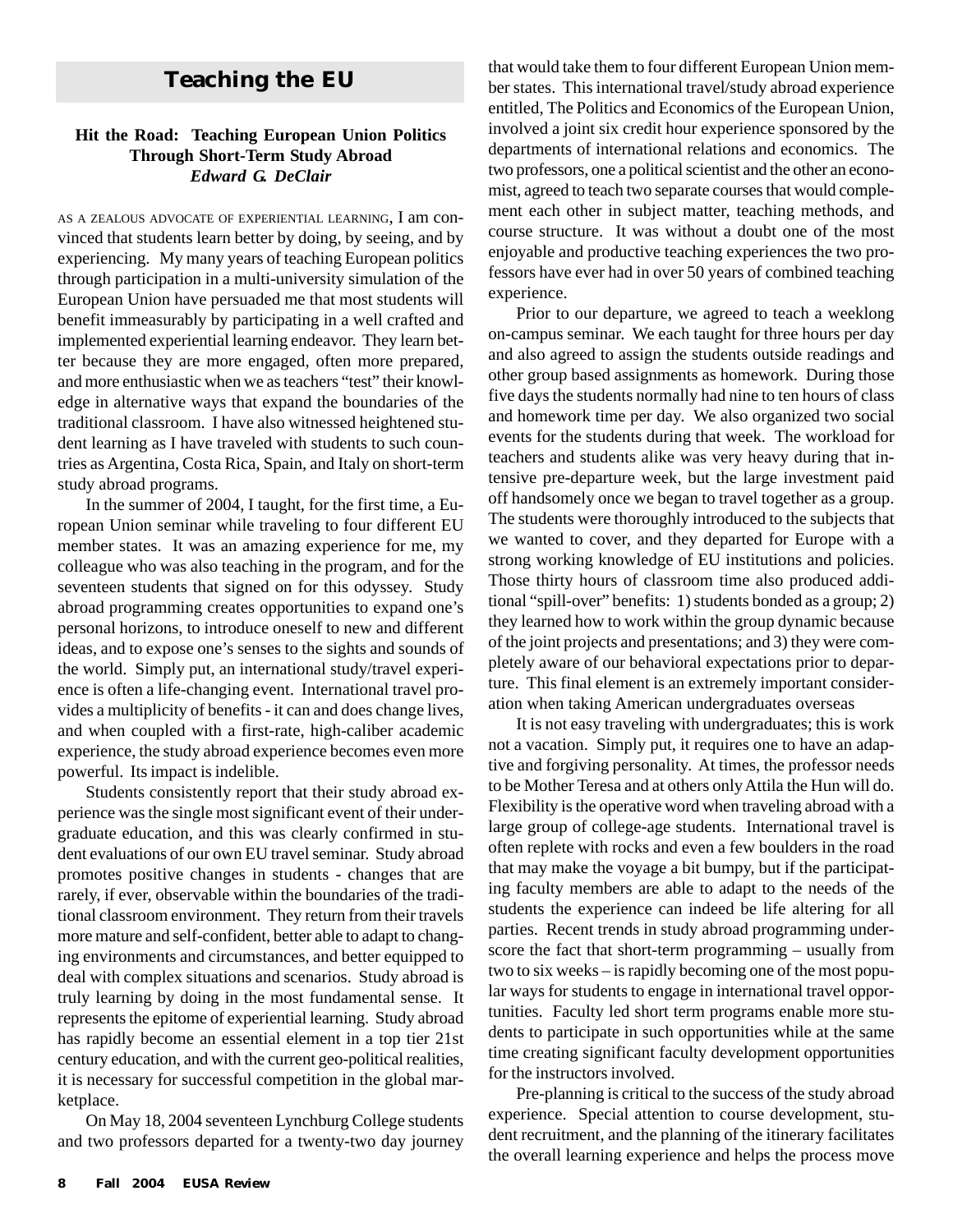more smoothly. Our trip was planned so that site visits and "briefings" were linked directly to course content. As we outlined the itinerary, we were also mindful of the need for "free days" so that students and professors alike could have some time to enjoy the trip outside of the group dynamic. In addition, we also scheduled activities that were purely cultural and/or fun so that the students would benefit fully from their time abroad.

The European Union flavor of the trip was central to the course's identity. We began our European sojourn in Brussels, arguably the heart of the EU's core institutions. While in Brussels, we attended private briefings at the European Commission and the European Parliament. It is important to work directly with the visitors' services office of these institutions so that students are briefed at the appropriate level by the appropriate authorities. Briefings can be targeted to the knowledge level of the individuals requesting the briefing and in each case we requested a briefing that was more substantive than the normal "tourist" look/see visit. We also received an outstanding briefing at the Brussels based Federation of Enterprises in Belgium that focused on the impact of the recent enlargement and how the EURO has changed the nature of European business. The combination of the political and the economic juxtaposed with the public and the private as embodied by the briefings was a powerful opportunity to examine the intersection between governmental and private voices. Because the students were well prepared prior to departure they were able to engage the speakers with astute questions and comments.

Our second stop, Strasbourg, provided the opportunity to visit the European Parliament and the Council of Europe. We arrived at the parliament building during an off session week, and the students immediately reflected upon the fact that such a large facility could remain dormant for nearly three weeks a month. Their experiences that day helped them understand more fully the criticisms leveled at this institution. Such site visits need to be organized and arranged well in advance of the actual visit. In fact, two to four months is not unreasonable when trying to plan a trip of such scope and breadth.

On the third leg of the trip we stayed in Bregenz, Austria. Lynchburg College has a formal affiliation with Fachhochschule-Vorarlberg in Dornbirn, Austria, only a short train ride from Bregenz. Here we were able to utilize the classroom facilities of our sister institution, and the students were able to "debrief" and digest what they had learned and discovered up to that point on the trip. In addition, it gave the students an opportunity to interact with Austrian university students and experience college life in a small Austrian city albeit for only a short time. Our partners at the Fachhochschule were able to arrange two very important factory visits during our time in Austria that complemented the political briefings that the students had already attended in Strasbourg and Brussels. Again the combination of the

political and the economic demonstrated to the students the synergy that exists between the two disciplines.

Our final stop in Prague was an important step in our eastward travels because of the country's post-communist, new EU member state status. In Prague, we again had the opportunity to visit a major manufacturing plant, and the students were able to observe first-hand the differences in working conditions between new and old EU member states. While in Prague, we also met with a human rights activist who has devoted years advocating for the Roma. Students were intrigued by her presentation and were very interested in whether or not EU membership was having an impact on such human rights issues in the Czech Republic. The trip ended on a high note as the students had free time in Prague to absorb the atmosphere of this wonderful city and of course to finish any last minute shopping.

The Lynchburg College EU Seminar was a resounding success (as per student evaluations of the experience) because we were faithful to our core philosophy about such study abroad experiences. Central to Lynchburg College's philosophy concerning study abroad teaching is that the instructors should be primarily concerned with teaching and not be forced to become amateur travel agents. As an institution, we made a decision a few years ago to always work with third-party study abroad providers. This decision was based on a number of important considerations: 1) we leave the travel logistics and arrangements to the professionals; 2) working with educational travel specialists enables our participating faculty to concentrate on the subject at hand without being overwhelmed by the myriad details inherent in international travel; 3) such arrangement appease the business office because the companies we work with provide an additional shield of liability coverage, medical insurance, and emergency evacuation coverage; and 4) provides us access to economies of scale that we would be unable to achieve if we worked independently. Over the years, Lynchburg College has used a wide variety of third-party study abroad providers. Such companies often have specific expertise in certain geographic locations, but nearly all of the major third-party customized providers are able to service programs that are bound for Europe.

Careful planning while working in tandem with study abroad professionals provided our students with a truly outstanding experiential learning opportunity. In those twentytwo days, the students clearly learned more about EU politics and policies than they ever could have in a traditional classroom setting. My advice: Hit the Road and facilitate student learning by organizing a study travel seminar.

*Edward G. DeClair, Ph.D. is Associate Professor of Political Science and Assistant Dean for International Programs at Lynchburg College.*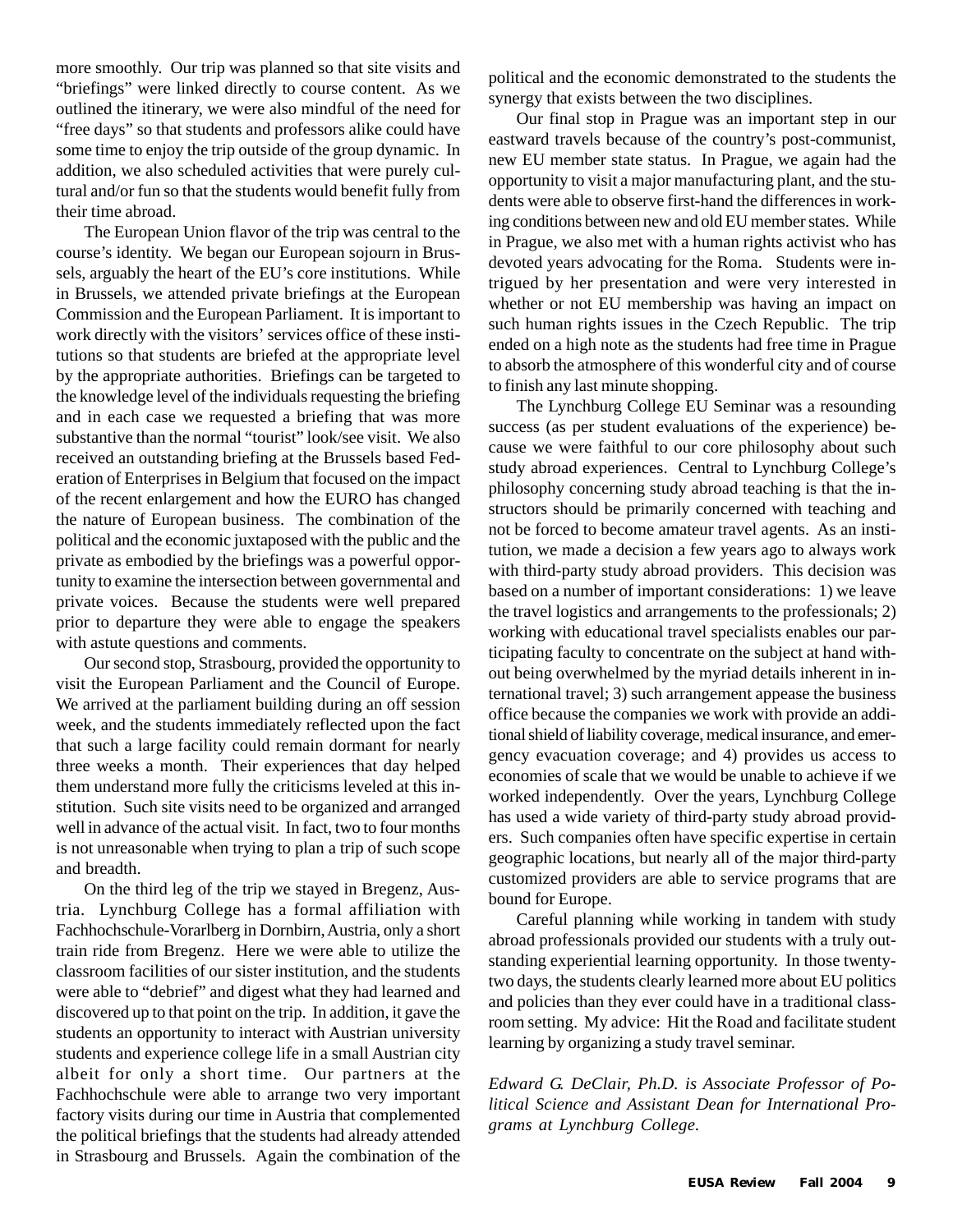#### **Gallya Lahav. Immigration and Politics in the New Europe: Reinventing Borders. Cambridge, UK: Cambridge University Press, 2004, 316 pp.**

IN THE EARLY 1990S, IMMIGRATION EXPLODED onto the European political scene. Anti-immigrant violence, the rise of extreme Right parties, and sensational headlines about illegal immigrants and "bogus" asylum seekers catapulted the issue to the top of the agenda. Given this political controversy, few observers would have predicted that national governments would willingly turn over control of immigration policy to the European Union (EU). Being a "high politics" issue with intense political salience, immigration did not seem to fit in Brussels' portfolio. And yet in 2003, delegates to the Convention on the Future of Europe agreed to grant the EU competence over immigration policy. The resulting draft constitution made immigration an issue subject to the "community method", meaning that (conditional on ratification) the Commission will have sole right of initiative, the Parliament will have co-decision rights, the Court of Justice will have full jurisdiction, and the Council will use qualified majority voting. This step removes the last vestiges of intergovernmentalism from many fields of immigration policy (though the EU still lacks competence to act in some crucial areas, such as citizenship policy).

Gallya Lahav's *Immigration and Politics in the New Europe* promises to be a seminal work of scholarship on this remarkable development, and on its political context. For those wondering how it was possible for the world's first international immigration regime to be constructed, Lahav thoroughly sketches out the causal factors explaining this unlikely project. Though the book does not contain a discussion of the draft constitution's "supranationalization" of immigration (which might be a good thing, given the uncertainty over the constitution's future), it does offer a comprehensive explanation for the limited supranationalization that had occurred as of the Nice Treaty (which left some aspects of intergovernmentalism in place).

Lahav's research questions are threefold. First, what would motivate states to cooperate on immigration? Second, on what basis would cooperation be organized (intergovernmental or supranational)? And third, would resulting policies be liberal or restrictive towards the rights, freedoms and privileges of immigrants?

The book's primary strength is the breadth and richness of its empirical evidence. Though Lahav does not propose specific hypotheses at the outset, important findings emerge as the reader follows the book's detailed probing into a range of fascinating data and secondary sources. Lahav examines

**Book Reviews** *EUSA members interested in reviewing recent EUrelated books, please contact the reviews editor:*

> **Dr. R. Daniel Kelemen Lincoln College Oxford University Oxford OX1 3DR UK E-mail daniel.kelemen@politics.ox.ac.uk Fax 44.1865.279.802**

*Publishers should send two review copies of books directly to Dr. Kelemen.*

more than ten years of Eurobarometer surveys, including the 1996 survey of elite opinion. The book also contains analysis of Lahav's original surveys and interviews of members of the European Parliament (MEPs). The surveys provide systematic, comparable data, and the interviews offer rich, illuminating, and at times entertaining perspectives on the topic. Given that the European Parliament will likely gain co-decision rights over EU immigration policymaking, this window into the EP's views on immigration is a valuable contribution to the literature, and provides a useful testing ground for examining the extent of elite-public attitudinal congruence.

In contrast with those who see elite opinion as more proimmigrant than public opinion, Lahav finds a wide range of convergence among the two groups, though MEPs do rank immigration higher on the political agenda than publics do and are much more favorable than publics towards expanding immigrant rights. And in contrast with those who see public opinion towards immigration as ignorant or uninformed, Lahav gives evidence to contradict this portrait. Thus, to explain the first research question – why states cooperate on immigration – the book posits public opinion as the main explanatory factor. From Lahav's evidence, we see that publics and elites are both evenly split over who should control immigration policy (national vs. EU). Both groups seem to recognize the potential benefits of EU control, but also worry about the potential dangers to national culture and identity. Momentum towards cooperation seems to be influenced by integration in other policy areas, with public opinion growing more favorable over time.

Regarding the question of supranationalism versus intergovernmentalism, Lahav uncovers important reasons why intergovernmentalism has persisted. States have been tenacious in preserving their authority in this sector, and have acted on their perceived national interests. Given the wide range of national differences regarding preferences on immigrants and immigration policy cooperation, states have proceeded cautiously, using EU institutions to build a restrictive, lowest-common-denominator policy. But as public opinion coalesces into consensus, Lahav finds that further moves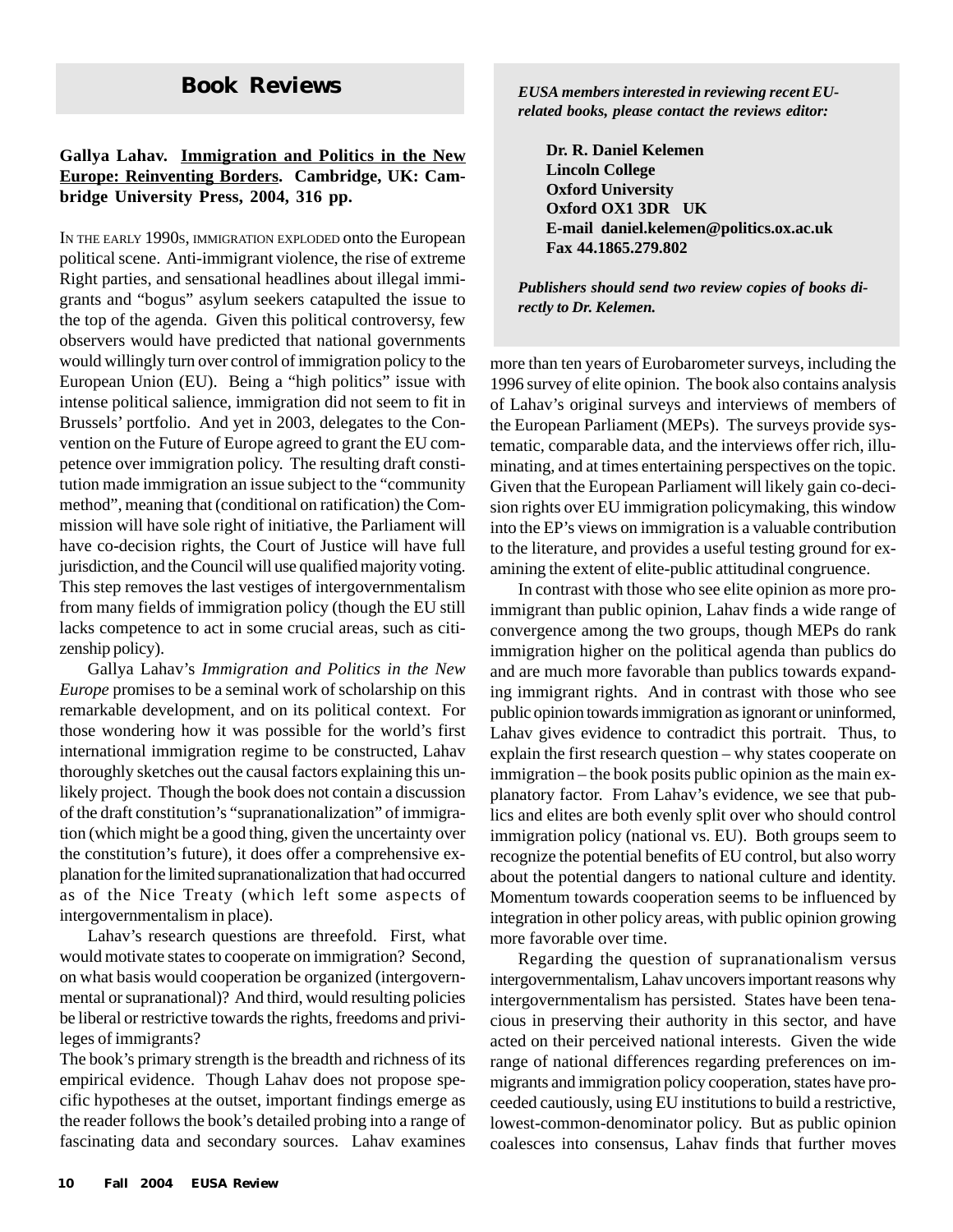towards supranationalism are possible, though we should not expect the resulting EU policies to be any less restrictive towards immigrant rights than the intergovernmental status quo. As far as attitudes towards immigrants themselves, the analysis reveals several important causal factors, based more on symbolic and sociotropic public evaluations than personal selfinterest. In countries with more immigrants, the issue has become politicized, and partisan/ideological differences gain explanatory power. Among MEPs and publics alike, those who are on the Right are more anti-immigrant than those on the Left. Preferences on European integration also inform opinions towards immigrants, in that MEPs and publics who are more favorable towards the EU are also more favorable towards immigrants. Overall, we see little overt racism or xenophobia in public opinion, but we also see a fairly restrictionist sentiment.

Despite the fact that opinion towards immigration is more informed than many have assumed, Lahav identifies some contradictory attitudes among publics and elites alike, though these may be resolved as policy becomes more supranationalized and coherent. Some of these self-contradictory opinions are quite startling. 70 percent of the public want common EU rules on immigration, but only 50 percent think that immigration policy should be "dictated" by the EU. And among MEPs, 90 percent agreed that there should be a common immigration policy, but a majority also said that authority should lie with national governments! Further, MEPs tended to argue in the interviews that political ideology is irrelevant in structuring immigration preferences. And yet Lahav's analysis of the MEP survey reveals that ideology is a significant predictor of their preferences.

Although the book is neutral regarding theories of European integration, one key finding seems to confirm neofunctionalism. Lahav finds that public opinion on immigration policy becomes pro-cooperation *after* institutional steps towards cooperation (though this finding seems to shed doubt on Lahav's argument that public opinion can *explain* cooperation). But this conclusion is tempered by the finding of a strong link between Euro-skepticism and anti-immigrant opinions, as well as the finding that worries over loss of national identity and culture remain important political forces in the new Europe.

Lahav's theoretical contribution regarding the literature on immigration politics and public opinion is massive. Scholars can find numerous and important leads for new research in the book, and can continue to link Lahav's findings to developments in European integration. As the importance of the European Parliament grows, Lahav's data become increasingly illuminating, and as immigration policy becomes more supranational, the book's predictions can be usefully tested in the new context. Will opinions regarding EU control over immigration policy become more coherent? Will elite and public opinion continue to converge? And as newer EU members

become countries of immigration, will opinions in these countries become more polarized, and will party politics begin to play a greater role? Scholars who wish to investigate these and other aspects of the complex relationship between migration, politics and the EU will be well-served by taking Lahav's study as a starting point.

### **Adam Luedtke University of Washington**

### **Andrea Biondi, Piet Eeckhout, and James Flynn, eds.The Law of State Aid in the European Union***.* **Oxford: Oxford University Press, 2004, 400 pp.**

THE BEAUTY OF EC LAW AND POLICY governing State Aids lies in the multiple tensions that are at stake. Article 88 EC directs the Commission to review aid in *co-operation* with the Member States. A glance at the heap of litigation that is pursued in connection with the application of the state aid rules suggests that not a lot of co-operation occurs. The problem is that large sums of money are at stake, and that almost every decision will produce dissatisfaction apt to spill over into litigation. In this sense the supervision of state aid, one of the most sensitive and important tasks allocated to the Commission under the Treaty, also pushes it into a no-win situation, at least when measured according to popular (national) press coverage. Aid is approved – cue disgruntled competitors. Aid is denied – to the dismay of the awarding public authority and the would-be recipient. Aid is granted without notification – both the Commission at EU level and private litigants acting before national courts are ready to pounce.

The pattern may also feasibly involve disagreement *within* a State where, for example, a regional authority pays out aid of which the central authorities disapprove. Yet in some circumstances, as a result of the structure of the EC Treaty's State-centric system of judicial supervision, it may be the central authorities that are called on to defend the decision to grant aid. Underpinning all of this is the appreciation that because it has for so long been assumed that one of the very functions of the State is to support 'its' industry, the abrupt recognition that EC law intervenes to prevent such activities where (broadly summarised) their effects are harmful when calculated on a European scale represents one of the system's most high-profile intrusions into the expression of national political and economic preferences.

This book provides a set of legal perspectives on the issues at stake. It comprises 19 essays, and most provide serious and vigorous engagement with the questions of law and policy at stake. Nine contributions deal with 'General Issues'; five more cover 'Selected Areas', including taxation (Quigley), the airline sector (Adamantopoulos), and state guarantees (Friend); four more cover 'Remedies and Enforcement', and then the final paper, presented as an 'Epi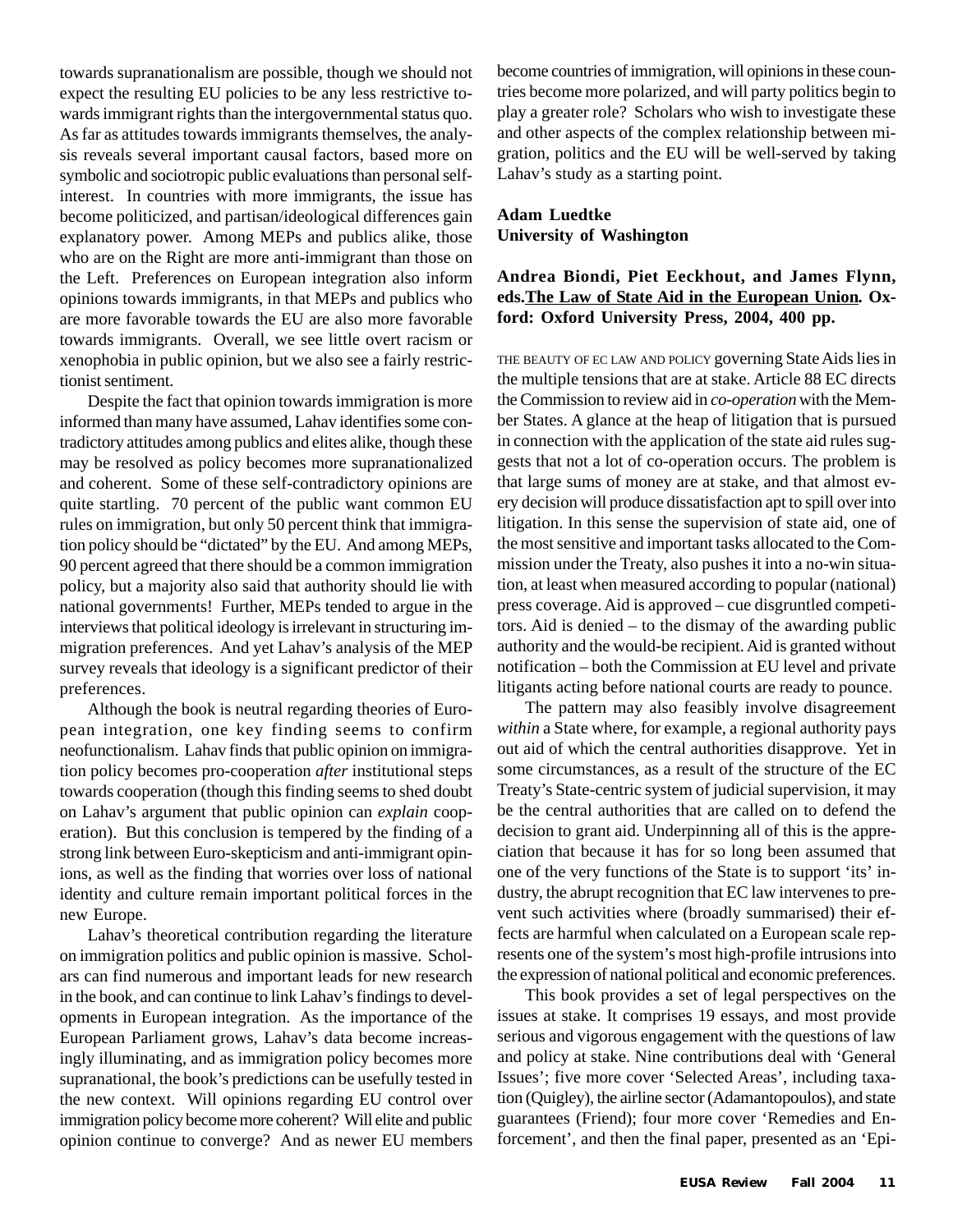logue', allows Justice Silber to offer brief reflections on the experience of a member of the English judiciary in dealing with state aid cases.

A logical progression invites the reader to consider, first, what is an 'aid' (Plender, Ahlborn & Berg, Ross, Biondi & Eeckhout, Bacon). The Treaty characteristically chooses to provide no exhaustive definition. The Court takes the broad effects-based approach that is its general preference in other areas of EC trade law, and, in a manner closely comparable to that visible in the law governing free movement, it has lately got itself into a terrible mess in trying to fix the outer limits of the intrusion of EC law into national regulatory autonomy.

Then, if the matter is shown to fall within the scope of the Treaty rules, what issues determine the Commission's assessment of whether the aid is compatible with the common market? (Rehbinder) Here too the Treaty is light in clear rules. Much has depended on Commission practice, elevated over time into 'soft law' instruments and latterly exemption regulations dealing with particular forms of aid such as that granted for training and employment, within a current policy commitment undertaken by the Member States to reduce levels of aid and to prefer horizontal aid over sector-specific aid. An issue of particular interest here is how State aid policy can be coherently administered in combination with other objectives set out in the Treaty such as pursuit of environmental protection (Faccena) and respect for diverse cultures (the financing of public broadcasting is covered by Coppieters).

Discussion of how to classify compensation paid by public authorities to an entity performing a public service (is it not aid at all or is it aid that is potentially justified?) pervades this part of the book, which is inevitably written in the shadow of the key decision finally handed down by the Court in July 2003 in Case C-280/00 *Altmark*, which helpfully sets out at paragraphs 88-95 a 'blueprint' for awarding authorities. The Chapters contributed by Plender, Ahlborn & Berg, Rizza (which is devoted to precisely this issue), Ross, Biondi & Eeckhout, and Coppieters all supply rich discussion of what is at stake and at the last gasp the editors were able to slip in a brief discussion of *Altmark* itself as a 'Stop Press', at pp.xxv-xvi of the book, where the judgment is aptly described as 'legislative in nature'.

Then, if things go awry, what is the scope for judicial review, and what remedies are available? As already mentioned, litigation is a frequent feature of State aid practice, and the incentives remain sufficiently great despite the Community judicature's general unwillingness to set aside the assessment of complex economic data made by the Commission (Leo Flynn, James Flynn). Lever contributes a particularly vigorous attack on the way the current system requires Member States to re-claim aid which is ruled incompatible with the Treaty – demolishing any incentive to avoid the improper payment in the first place, and placing recipients, who are in any event allowed only limited access to the Commission's investigation, in a disturbingly uncertain position. He advocates greater access for the recipient to the Commission's investigative procedure and adjustments that would involve repayment to the *Community*, not to the Member State, and then the possibility of compensation being made available out of the Community pot to disadvantaged competitors of the recipient. Fascinating, and rather convincing – though, as Lever concedes, a reform of no obvious political interest to Member State executives.

The striking position taken by the Court that improper failure to notify aid to the Commission means that it must be treated as unlawful aid by a national court even if the Commission subsequently concludes that it is aid that is compatible with the common market has opened up a new front against recalcitrant awarding authorities (Ross, James Flynn, Bacon). On this point the law governing State aid offers an intriguing case study illustrating the general phenomenon of the EC legal order as a source of individual rights capable of vindication before national courts, which in turn greatly assist the Commission's general anxiety to maximise effective policing of the Treaty rules.

The book also includes a paper on Poland (Fornalczyk), the WTO (Rubini) and the EEA (Sànchez Rydelski), and it comes warmly recommended by your reviewer.

### **Stephen Weatherill Somerville College, Oxford**

The *EUSA Review* follows an annual calendar of announcements and listings organized in four topic areas:

| Winter:          | <b>EU-Related Academic Programs-degree</b>    |
|------------------|-----------------------------------------------|
|                  | or certificate-granting, worldwide;           |
| Spring:          | <b>EU-Related Web Sites;</b>                  |
| Summer:          | EU-Related Organizations (academic and        |
|                  | professional associations or independent      |
|                  | research centers with significant EU          |
|                  | aspects in their missions);                   |
| $\textbf{Fall:}$ | <b>EUSA Members' Research Notes (EUSA</b>     |
|                  | members' current EU-related research          |
|                  | projects, with particular attention to funded |
|                  | projects).                                    |

We list EU-related conferences and calls, fellowships and scholarships and publications (books, journals, working papers) in every issue of the *Review*. Send brief announcements by e-mail to eusa@pitt.edu or by mail to EUSA, 415 Bellefield Hall, University of Pittsburgh, Pittsburgh, PA 15260 USA.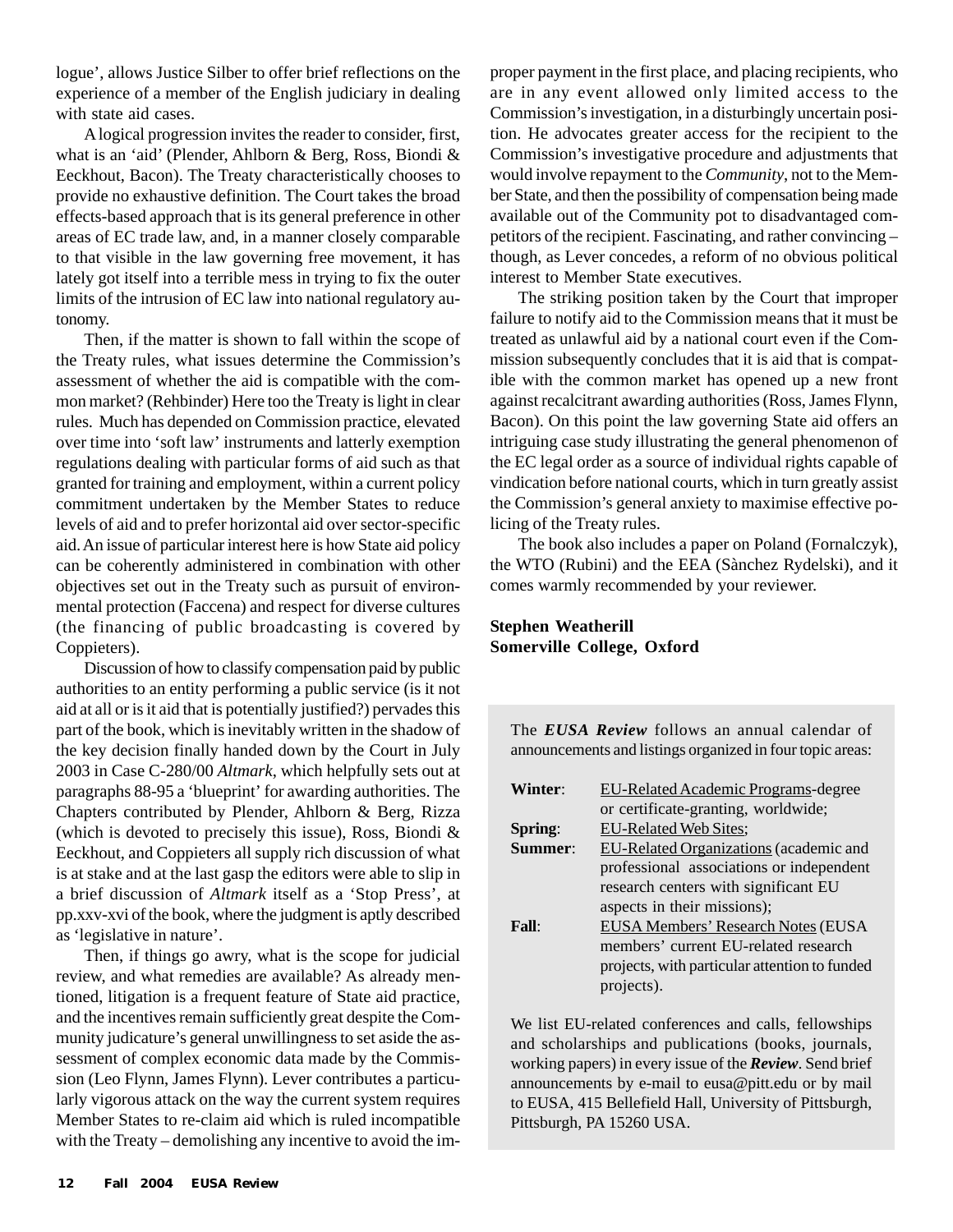### **EUSA Sustaining Members**

The European Union Studies Association proudly acknowledge and thank our sustaining members for their support, and we urge you to visit their Web sites and learn about their work (listed in the order they established membership):

**Center for West European Studies/European Union Center, University of Pittsburgh** http://www.ucis.pitt.edu/cwes **Center for European Studies, University of North Carolina Chapel Hill** http://www.unc.edu/depts/europe **BMW Center for German and European Studies, Georgetown University** http://www.georgetown.edu/sfs/cges **Center for European Studies, Vanderbilt University** http://sitemason.vanderbilt.edu/euro **Dublin European Institute** http://www.ucd.ie/dei **Center for European Studies, New York University** http://www.nyu.edu/gsas/dept/europe **University of Leicester Faculty of Law Graduate Studies** http://www.le.ac.uk/law/pg **European University Institute** http://www.iue.it/ **Columbia Law School European Legal Studies Center** http://www.law.columbia.edu/center\_program/ european\_legal **European Union Center of California** http://www.eucenter.scrippscol.edu/home **Maxwell European Union Center, Syracuse University** http://www.maxwell.syr.edu/gai/Programs/euc.htm **European Voice** http://www.europeanvoice.com **U.S. Mission to the European Union** http://www.useu.be

To learn about the benefits of a sustaining membership in the European Union Studies Association as well as how to go about establishing one, please visit http://www.eustudies.org/institutions.html

### **Spotlight on Belgium**

*This feature highlights an individual EU member state's major presences in the USA and beyond.*

#### **Important Web sites**

· www.belgium.com/ - Tourist information in Belgium

· www.trabel.com/ - Belgium Travel Network

· statbel.fgov.be/ - Statistics on Belgium

· www.belgium.fgov.be/ - Federal Public Services of Belgium

· www.politicalresources.net/belgium.htm – Belgium Political Parties

· www.diplobel.us/ - Embassy of Belgium in the United States of America

### **Missions**

Embassy of Belgium 3330 Garfield Street NW Washington, DC 20008 Consular office hours 9:30 AM - 12:30 PM Phone (202) 333-6900, Fax (202) 333-5457 E-mail: washington@diplobel.be

#### **Consular Offices**

1330 Avenue of the Americas 26th floor New York, NY 10019-5422 Phone (212) 586-5110 Fax (212) 582-9657 E-mail: NewYork@diplobel.org

6100 Wilshire Blvd., Suite 1200 Los Angeles, CA 90048 Phone (323) 857-1244 Fax (323) 936-2564 E-mail: LosAngeles@diplobel.org

#### **Media**

*Tijdnet*, Dutch-language daily newspaper, online edition at http://www.tijd.be/nieuws/. *La Libre Belgigue*, French-language daily newspaper, online at http://www.lalibre.be/index.php. *Belgium Post*, English-language daily newspaper, online edition at http://www.belgiumpost.com/.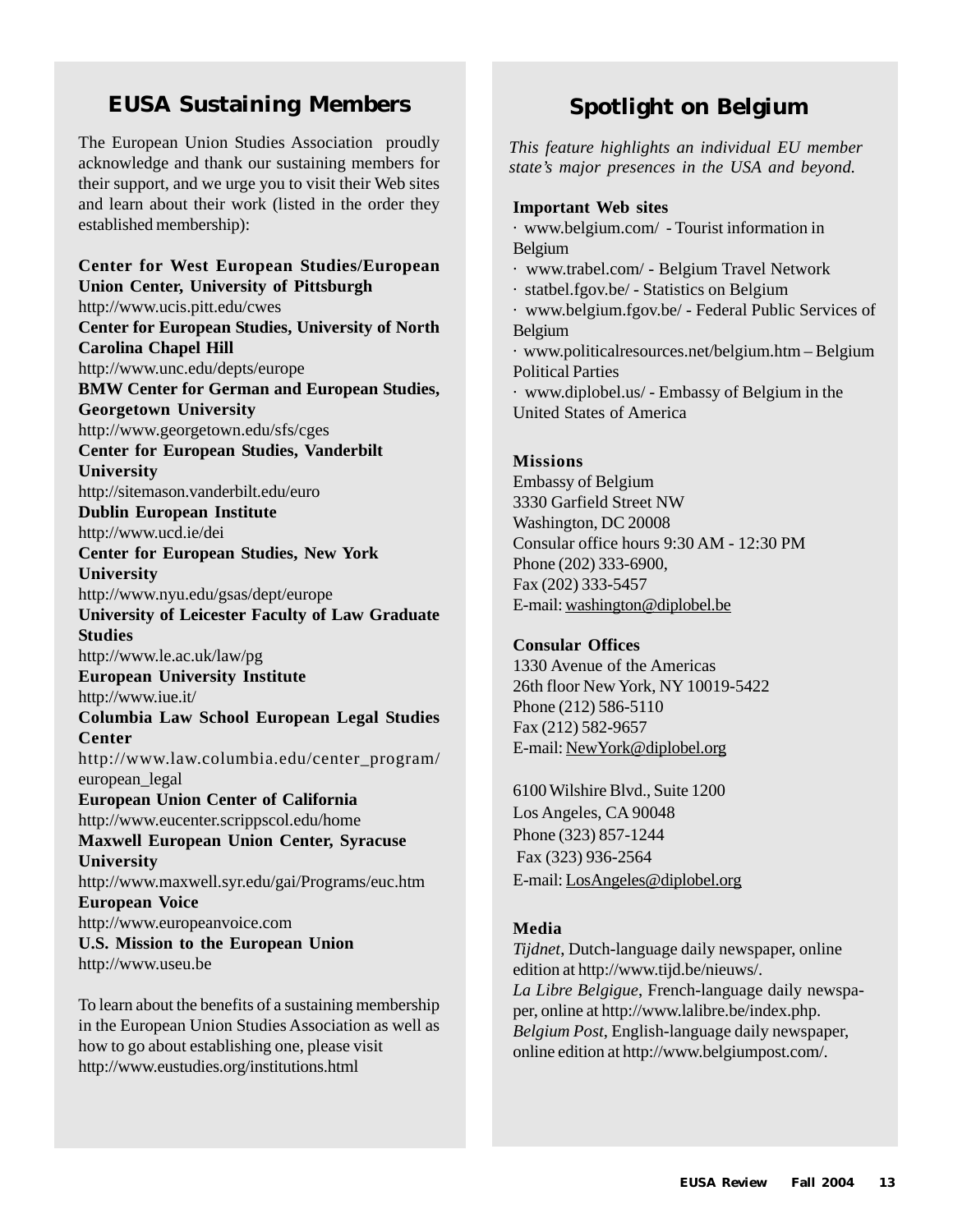

*Now Available from Oxford University Press!* **The State of the European Union, 6: Law, Politics, and Society** Co-edited by EUSA members **Tanja A. Börzel**, University of Heidelberg, and **Rachel A. Cichowski**, University of Washington

426 pages, 234 mm x 156 mm, September 2003 Hardback 0-19-925737-X, paperback 0-19-925740-X

THIS IS THE SIXTH AND latest addition to our book series, *State of the European Union* (launched in 1991 with Lynne Rienner Publishers). The contributors to this volume take the dynamic interaction between law, politics and society as a starting point to think critically about key recent events in the European Union, while bringing to the forefront why these developments matter for ordinary citizens. Contents and authors:

### **Section I: EU Law and Politics: The State of the Discipline**

- 1. Rachel A. Cichowski and Tanja A. Börzel: Law, Politics, and Society in Europe
- 2. Alec Stone Sweet: European Integration and the Legal System
- 3. Gráinne de Búrca: The European Court of Justice and the Evolution of EU Law

### **Section II: Structures of Governance**

4. Fritz W. Scharpf: Legitimate Diversity: The New Challenge of European Integration

5. Adrienne Héritier: New Modes of Governance in Europe: Increasing Political Efficiency and Policy Effectiveness?

6. Lars Hoffman and Anna Vergés-Bausili: The Reform of Treaty Revision Procedures: The European Convention on the Future of Europe

### **Section III: EU Citizen Rights and Civil Society**

7. Stephen Day and Jo Shaw: The Evolution of Europe's Transnational Political Parties in the Era of European Citizenship

8. Kenneth A. Armstrong: Tackling Social Exclusion Through OMC: Reshaping the Boundaries of European Governance

### **Section IV: EU Law in Action**

9. Tanja A. Börzel: Guarding the Treaty: The Compliance Strategies of the European Commission

10. R. Daniel Kelemen: The EU Rights Revolution: Adversarial Legalism and European Integration

11. Lisa J. Conant: Europe's No Fly Zone? Rights, Obligations, and Liberalization in Practice

### **Section V: Innovation and Expansion**

12. Kate R. McNamara: Towards a Federal Europe? The Euro and Institutional Change in Historical Perspective

13. Elena A. Iankova and Peter J. Katzenstein: European Enlargement and Institutional Hypocrisy 14. Terri Givens and Adam Luedtke: EU Immigration Policy: From Intergovernmentalism to Reluctant Harmonization

### **Section VI: Researching and Teaching the EU**

15. Stacy A. Nyikos and Mark A. Pollack: Researching the European Union: Qualitative and Quantitative Approaches

16. Michael Baun and Phil Wilkin: Web Teaching the European Union: Online Sources and Online Courses **Section VII: References**

### **Section VIII: List of Contributors**

**In the Americas, order from Oxford USA on-line at www.oup-usa.org/isbn/019925740X.html or call toll-free (USA & Canada) 1-800-451-7556**

**In Europe, order from Oxford UK on-line at www.oup.co.uk/isbn/0-19-925737-X or e-mail book.orders@oup.co.uk**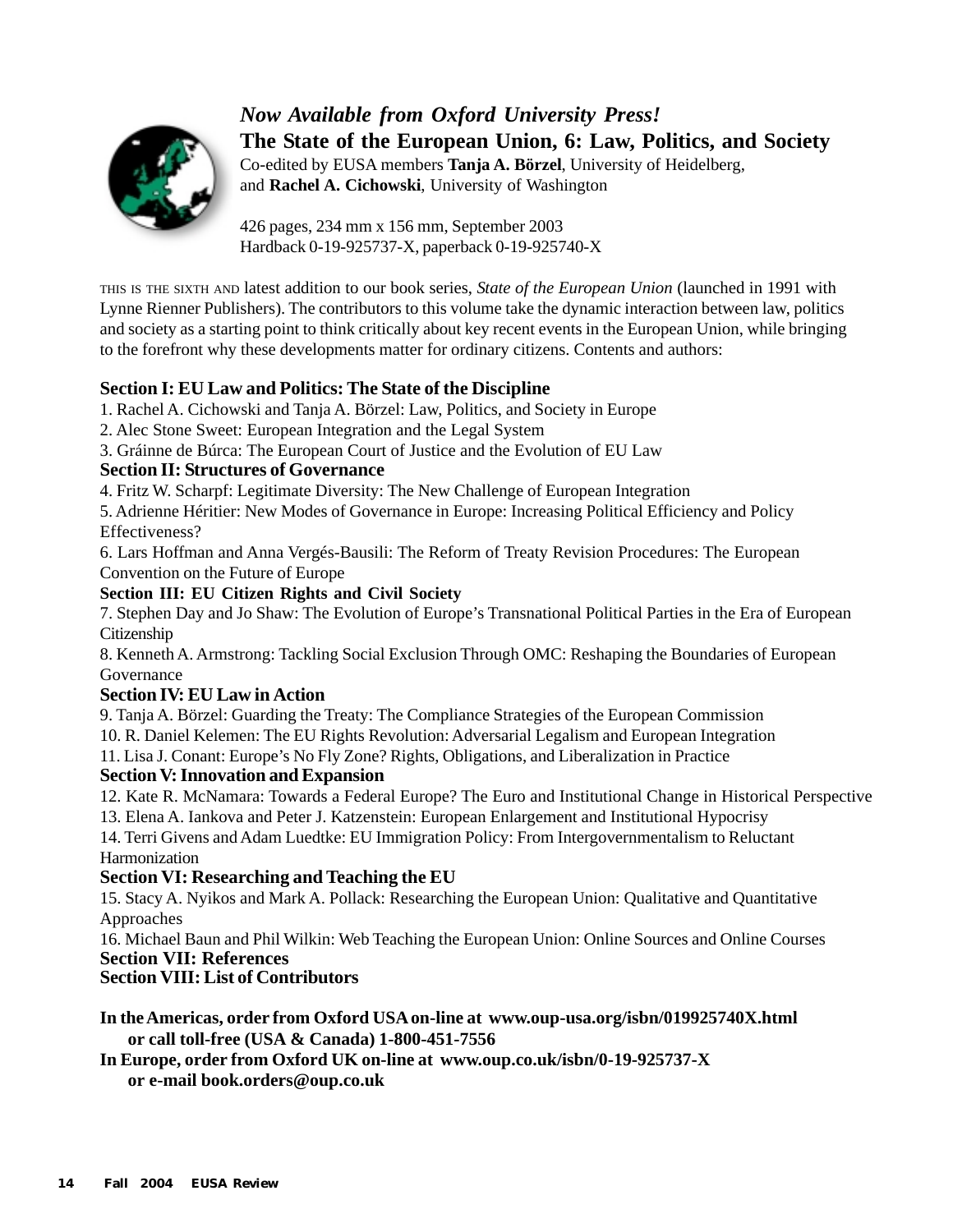## **EU Member Research Notes**

*Editor's note: the following is a list of currently funded EU-related research projects of EUSA members. The next compilation will appear in the Fall 2005 EUSA Review.*

**Hans E. Andersson**, Department of Political Science, Göteborg University, is currently carrying out a three-year long project on the development of a supranational immigration regime in the EU, mainly financed through the Swedish Research Council

**Clive Archer**, Director of the Manchester European Research Institute, Manchester Metropolitan University, England, is running a transnational network on the Northern Dimension of the EU, with support from the Jean Monnet Project of the European Commission, until the end of 2005. For further information, please see: http://www.mmu.ac.uk/ northerndimension.

**Kenneth Armstrong**, School of Law, Queen Mary University of London, is convening a series of seminars on "Implementing the Lisbon Strategy through 'Open Methods'." The seminar series is funded by the UK Economic and Social Research Council and runs for two years. The seminars are being held at Queen Mary, LSE, University of Birmingham, Cambridge University, and Edinburgh University. For further details see the website at www.laws.qmul.ac.uk/lisbon or email: lisbon@qmul.ac.uk.

**Iain Begg**, European Institute LSE, **Nicolas Jabko**, Sciences Po, and **Waltraud Schelkle** European Institute London School of Economics, have been funded within the EU Framework 6 Integrated Project "New Modes of Governance" (coordinator: Dr Martin Rhodes, European University Institute), to conduct research on "New Approaches to Economic Governance in the EU." The project will explore the profound regime change that EMU entails for economic management, both as regards the configuration of actors and the re-weighting of policy instruments.

**Alice-Catherine Carls**, University of Tennessee at Martin, has been funded by the University of Tennessee at Martin's Office of Research, Grants, and Contracts, to conduct research on the "Genesis of the European Union, 1919-1945."

**Vivian Curran,** School of Law, University of Pittsburgh, has received funding from the University of Pittsburgh School of Law to study European legal integration by analyzing the legal methodology of the European Court of Human Rights in a case that originated in a common law member state, and comparing it with the manner in which the ECHR decision was presented to the legal community of a civil law member state.

**Helen Drake**, Department of Politics, International Relations and European Studies, Loughborough University, has received a British Academy Small Research Grant to work on a project entitled "Contemporary France in the 2000s: questions of national image and identity."

**Antje Ellermann,** Department of Political Science and Social Policy, Brandeis University, has received funding from the John Holmes Fund of the Canadian Department of Foreign Affairs and International Trade, to conduct research on the topic of the Canadian-U.S. cooperation on immigration control in the light of recent EU policy developments.

**Erik O. Eriksen**, at ARENA, Centre for European Studies at the University of Oslo, Norway, is coordinating the Citizenship and Democratic Legitimacy in the European Union (CIDEL) project, financed by the European Commission Fifth Framework Programme for Research Key Action 'Improving the Socio-economic Knowledge Base.' CIDEL is a 3-year (2003-2005) joint research project between ten partners in six European countries. CIDEL involves about 20 researchers within political theory, law, political science, media research and sociology. Other researchers at ARENA include **John Erik Fossum, Helene Sjursen, Agustín José Menéndez, Brit Helle Aarskog and Anne Elizabeth Stie.** More information on the project and the network can be found at: www.arena.uio.no/cidel.

**The European Union Center of the University System of Georgia,** editors **Michael Baun, Michael Smith** and **Katja Weber** have received funding from the European Commission to conduct two workshops during the 2004-05 academic year to complete a volume, tentatively entitled "The Governance of Wider Europe: The EU's New Neighborhood Policy."

**Sergio Fabbrini**, Department of Sociology and Social Research, University of Trento, has been funded by the Italian Ministry for Instruction, University and Research, to conduct research on "Governance as Learning: Transforming forms of governance in the European Union." The aim of the research project is to examine the ways in which the process of change has had an effect at both the member state and EU levels. It takes a broad view of institutional change as a process of learning, i.e. an adjustment of actors' preferences (cognitions and values) based on experience, new information, mutual observation and interaction. The goal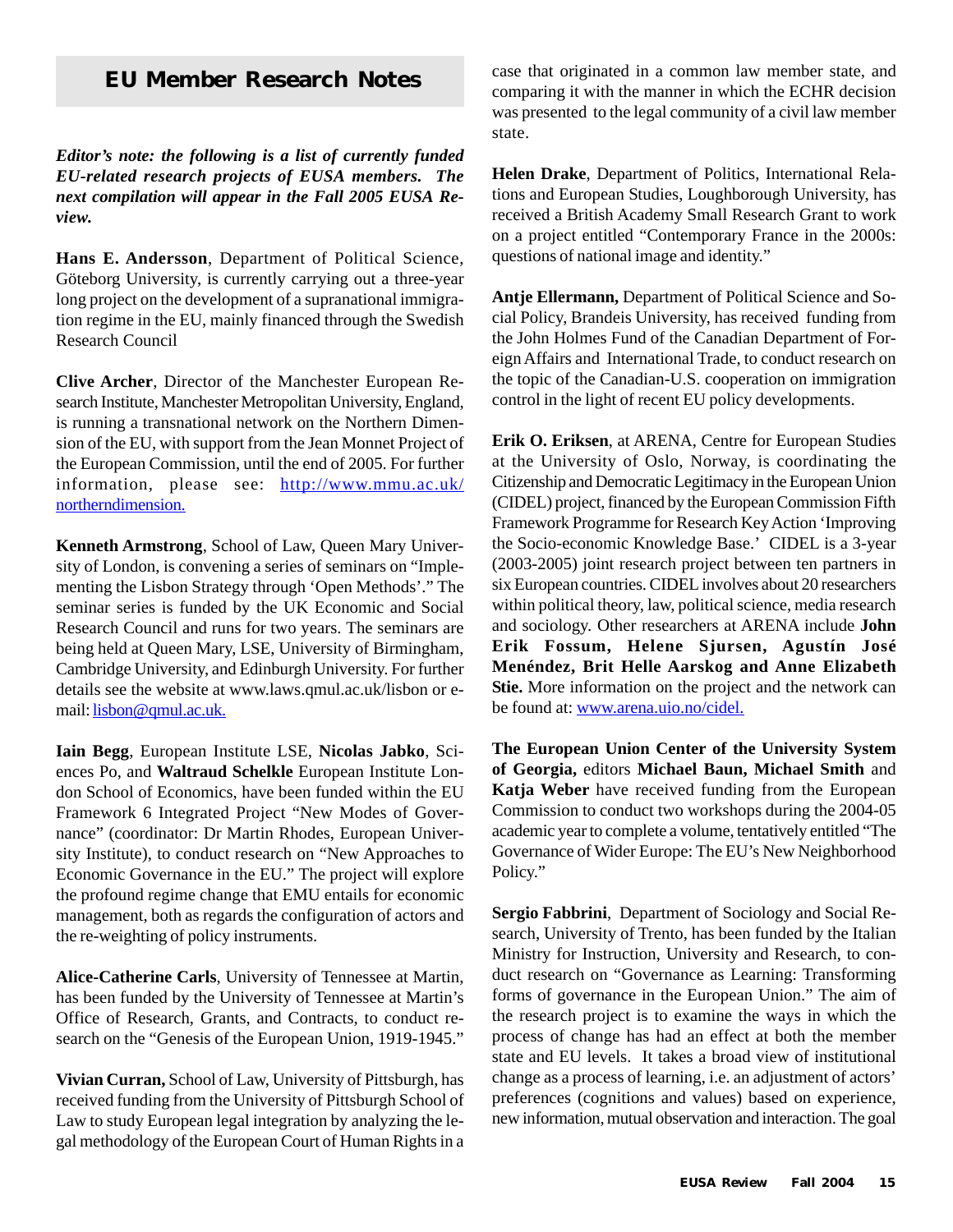is that of exploring the extent to which change is taking place and to assess if it means a fundamental break with the modern forms and processes of governing.

**Wyn Grant**, University of Warwick, has received funding from the Biological and Biological Sciences Research Council and Economic and Social Research Council, to carry out a research project on the topic of bio-pesticides and their regulation.

**Andrea Ribeiro Hoffman**, Catholic University of Rio de Janiero, is working on a project entitled "Regional Integration in Europe and South America in Comparative Perspective" funded by CAPES (Brazilian Ministry of Education).

**Karl Magnus Johansson**, Department of Political Science, Södertörn University College, has been funded by the Foundation for Baltic and East European Studies (Östersjöstiftelsen), to conduct a study on "Adaptation or Transformation? Europeanization in the Baltic Countries" (together with Dr Ann-Cathrine Jungar). The research focus is on "Baltic elites in transnational networks," most notably party elites and external influences on party organization.

**Andrew Jordan**, manager of the UK ESRC Programme on Environmental Decision Making (2001-6) based at the Center for Economic and Social Research on the Global Environment (CSERGE) at theUniversity of East Anglia, has been awarded a Philip Leverhulme prize fellowship (2004-6) by the UK Leverhulme Trust to study the functioning of environmental governance across different geographical scales and regions in an enlarging 'Europe'.

**Christoph Knill**, University of Konstanz, has been granted funding by the European Union Fifth Framework Programme to conduct research on ENVIPOLCON (Environmental Policy Convergence in Europe).

**Adam Luedtke**, University of Washington, has received funding from the German Marshall Fund to conduct a research project entitled "One Market, 25 States, 15 Million Outsiders: Free Movement of Labor, Immigration Politics, and European Integration" which looks at the politics surrounding the harmonization of immigration policy in the EU. The project tests theories of European integration and immigration politics, assessing the interaction of EU-level immigration policy with national preferences and supranational institutions and analyzes national immigration preference formation in France, Belgium and the UK, and also EU-level immigration politics.

**Christine Mahoney**, PhD candidate, Penn State University is conducting research on advocacy in the European Union will be supported by a 2004-2005 Fulbright Fellowship to the European Union. Affiliated at the VUB (Free University of Brussels) she will be conducting interviews with lobbyists active across EU policy areas and EU institutions.

**Gary Marks**, Department of Political Science, University of North Carolina – Chapel Hill, has been funded by the Chair in Multi-level Governance at the Free University of Amsterdam and co-funded by the European Union Center and the Center for European Studies at the University of North Carolina, Chapel Hill, to conduct research on "Crossvalidation of data on the positioning of national political parties" and "Euroskepticism" with conferences at the Free University of Amsterdam and the University of North Carolina at Chapel Hill.

**The National Centre for Research on Europe – New Zealand**, is currently undertaking a comparative research project "Public, Elite and Media Perceptions of the EU in Asia Pacific Region" to identify and measure public awareness and knowledge of the European Union within four countries of the Asia-Pacific region – Australia, New Zealand, South Korea, and Thailand. The scope of the research addresses perspectives of the *EU and dialogue between peoples and cultures* funding priority of the Directorate-General for Education and Culture, Jean Monnet Programme. The project is supported by grant agreement with the EU Commission for the period 2004/05. The project is cosponsored by four EU studies associations in the region – EUSANZ, EUSA-Thai, CESAA, and EUSA-Korea – all of whom are members of the world ECSA body. The NCRE would welcome new partners in this comparative research. For further details contact: martin.Holland@canterbury.ac.nz

**George Pagoulatos**, Department of International and European Economic Studies, Athens University of Economics and Business (AUEB), has received funding from the European Commission to conduct research on two projects: i) "The Network of Excellence on Efficient and Democratic Governance in a Multi-level Europe (Connecting Excellence on European Governance -CONNEX)," 6th Framework Programme, Priority 7. Field of research: Civil society and interest representation in the EU; and ii) "Domestic Structures and European Integration: A multi-stage two-level analysis of Constitution building in the European Union (DOSEI). Topic of research: Domestic structures and European Constitution building: is there a role for socioeconomic factors.

**Mark Rhinard** and **Bernard Steunenberg** - a four year research program on the transposition of EU directives is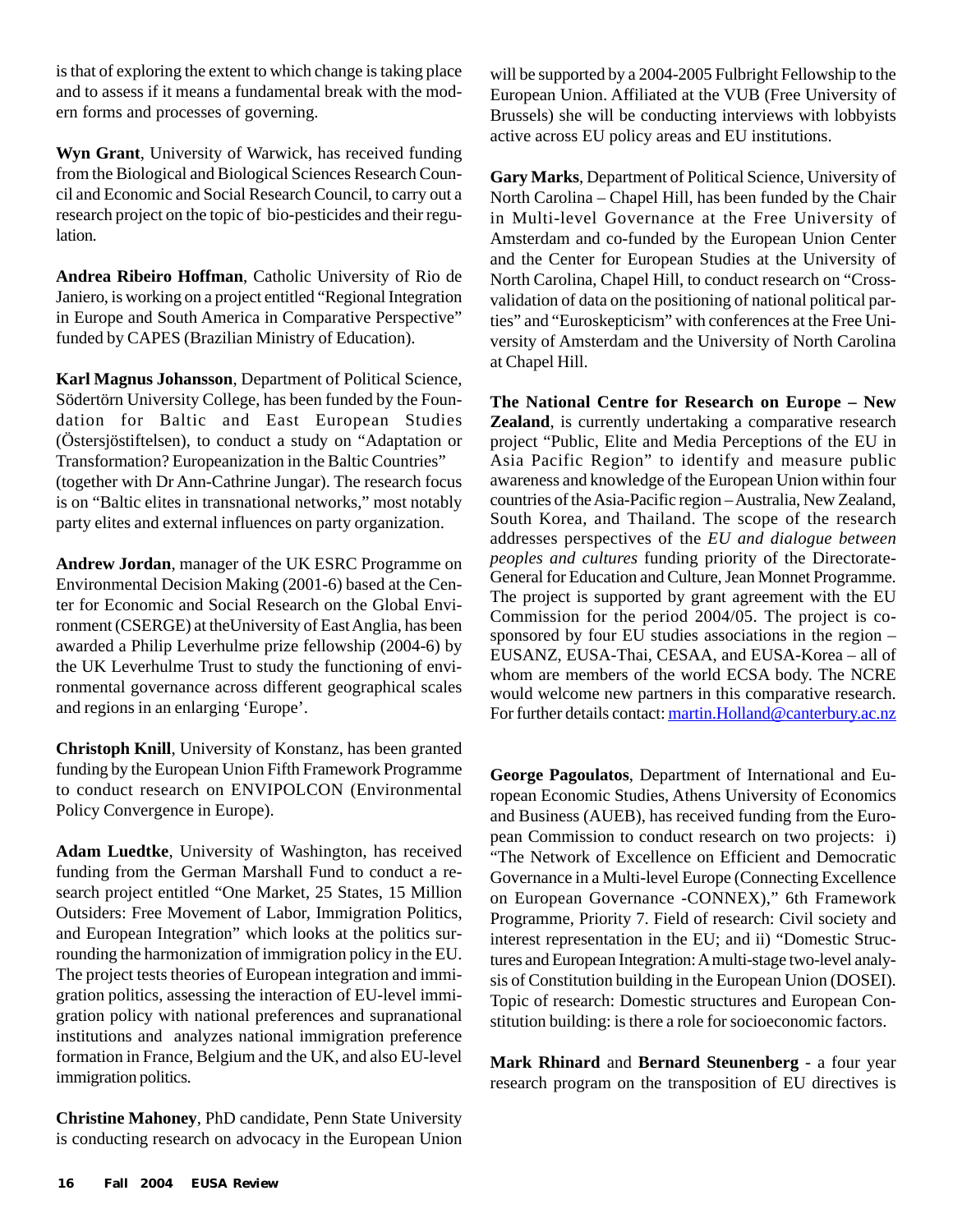currently underway in The Netherlands. Researchers and graduate students at Leiden University, Utrecht University, and the Free University of Amsterdam share a research grant from The Netherlands Organization for Scientific Research (NWO) to undertake the program. The group has compiled a new data set on the transposition of almost all EU directives in the areas of social policy, transport, utilities, and food law in order to provide more accurate information on delays and inaccuracies in the transposition of EU directives in five countries: the UK, Netherlands, Spain, Germany and Greece. Theory plays a driving role in the research. To explain diversity in the speed and content of transposition in the EU, the program is employing the "new institutionalisms" associated with rational choice and sociology, and seeks to test competitively the proposition of both approaches. For more information, contact Bernard Steunenberg or Mark Rhinard at Leiden University, or visit the program website at www.transposition.leidenuniv.nl

**Reetta Toivanen**, Department for Social Anthropology, Humboldt University in Berlin, together with **Claudia Mahler**, Human Rights Center, University of Potsdam, and **Anja Mihr**, Political Science, University of Magdeburg, are conducting a project during 2003-2006, entitled "Teaching Human Rights in Europe: Purposes, Realization and Consequences," financed by the Volkswagenstiftung Foundation: http:// www.humanrightsresearch.de.

**Milada Anna Vachudova**, University of North Carolina at Chapel Hill, is working on a new project entitled "Democratization and the Prospect of EU Membership in the Balkans" which explores the role of ethnic nationalism and ethnic conflict in the changing character of domestic political competition in several states of the Western Balkans. The project explores how the parade of external actors on the ground in the aftermath of ethnic cleansing increased or reduced the salience of ethnic nationalism in domestic politics, and the impact of the EU's ongoing enlargement process on internal political actors, especially political parties This project has been funded by the Fulbright-Hays Faculty Research Abroad program, the National Council for Eurasian and East European Research and the Center for European Studies at UNC Chapel Hill.

**Jane K. Winn,** Professor & Director of the Shidler Center for Law, Commerce & Technology University of Washington School of Law, has been awarded funding from the Center, and an EU Center of Seattle Faculty Research Grant, to conduct research on two projects: 1) "Is standards policy the industrial policy of the 21st century?" addressing whether the EU repeat the standards policy successes it enjoyed with GSM (Global System for Mobile Communications) and New

Approach standards for products in information economy markets, and 2) "Electronic Signatures: Quo Vadis?" which examines one of the biggest impediments to the growth of electronic commerce: the lack of a reliable, ubiquitous system for verifying online identities.

**Wolfgang Wessels**, Department for Political Science and European Affairs, University of Cologne, has been awarded funding by the 6th Framework Programme of the European Union, to conduct research on New Modes of Governance. The aim of this Integrated Project is to produce a deeper conceptual, empirical and normative understanding of all aspects of governance within, and beyond, Europe, giving special attention to the emergence, execution, evaluation and evolution of new and innovative modes of governance. More information about the Integrated Project can be found at: **http://www.politik.uni**-koeln.de/wessels/DE/PROJEKTE/ NEWGOV/Newgov-outline.htm.

**Martina Weinberger**, has received funding from the Austrian Academy of Sciences, to conduct research on "EU and US Immigration Law in a Comparative Perspective with Special Reference to Cooperation Initiatives after 9/11," and is working with project advisors Hubert Isak, Institute of European Law and Vivian Curran, University of Pittsburgh School of Law. The project aims to achieve two equally important goals: to offer an overview and comparison of the Immigration Law in the European Union and the Unites States, separately discussed in the areas of Asylum, Visa and Immigration Law; and to describe and analyze the amendments in Immigration Law after the terror attacks from September 11, 2001.

#### **EUSA Interest Sections**

The European Union Studies Association now has seven active interest sections based on members' areas of special interest in European integration: EU Law; EU Political Economy; Teaching the EU; EU Latin America Caribbean; EU Economics; EU Public Opinion and Participation; and EU as Global Actor. Each section has its own Web pages (with syllabi banks, textbook lists, and more) and e-mail distribution list, and all will hold business meetings at the EUSA Conference in Austin (March-April 2005). For more information, please visit www.eustudies.org/EUSAsections.html.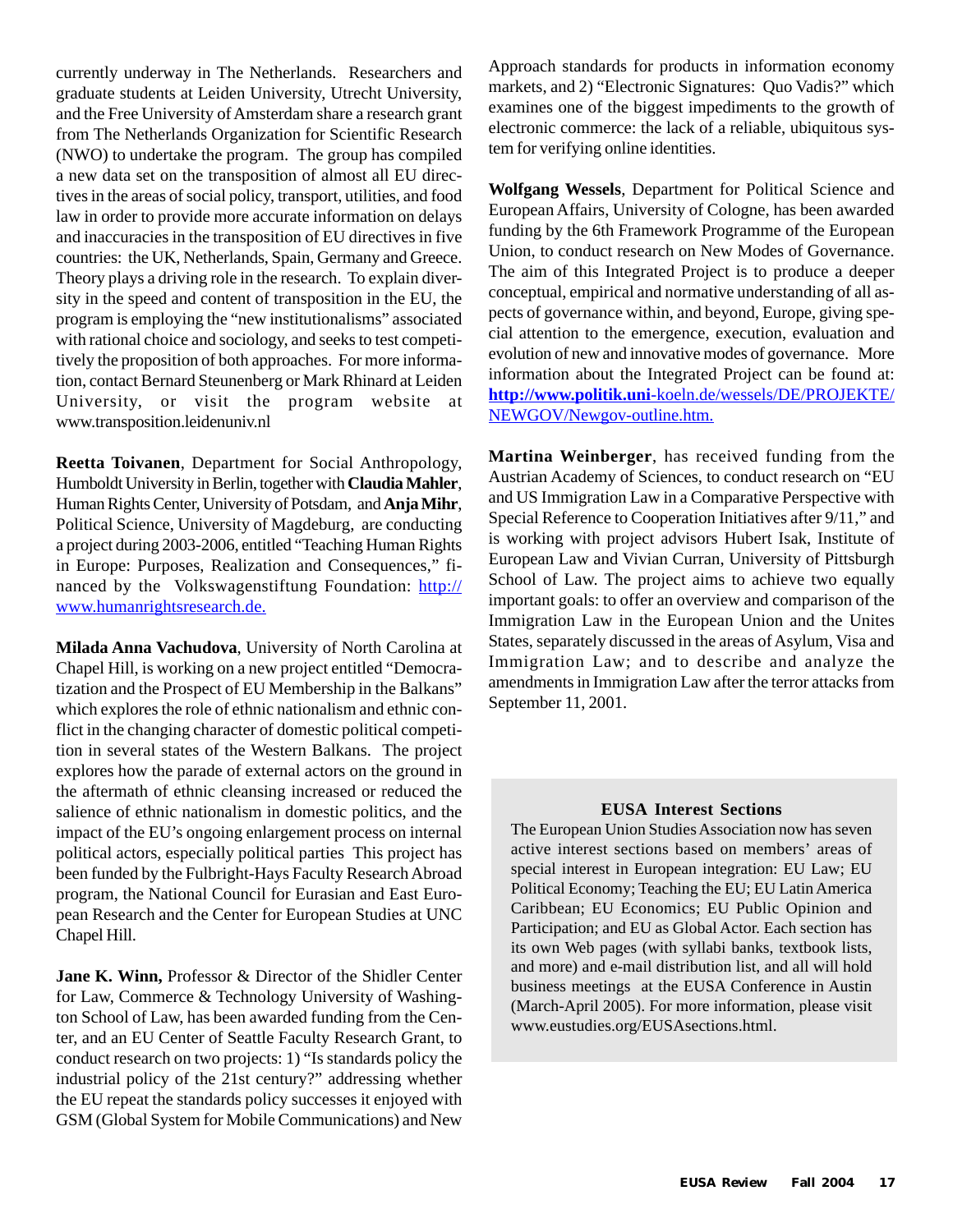place ad here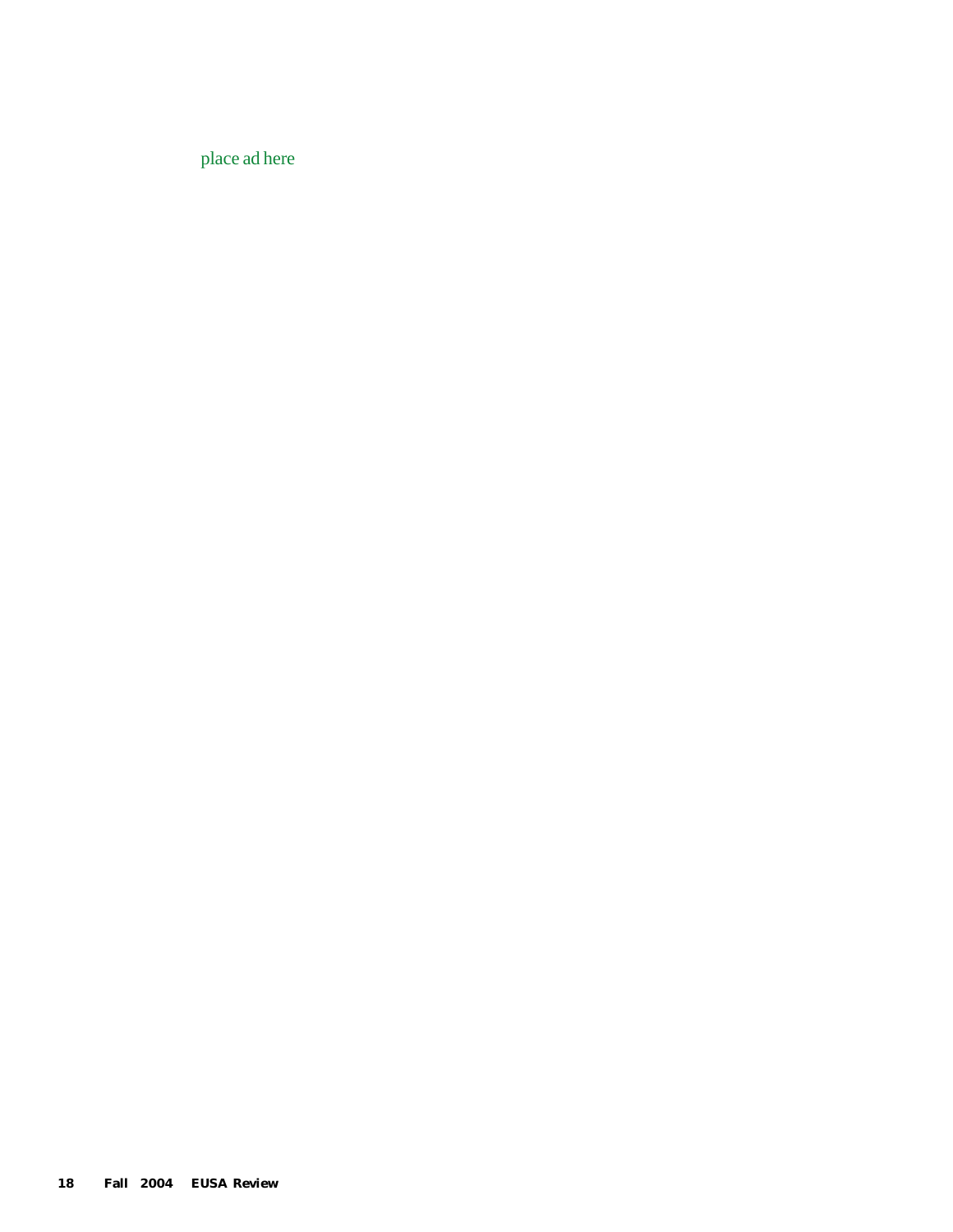## **Publications**

- Christiansen, Thomas and Tonra, Ben (eds.) (2004) *Rethinking European Union Foreign Policy*. Manchester, UK: Manchester University Press.
- Christou, George (2004) *The European Union and Enlargement: The Case of Cyprus (2nd ed*.). Basingstoke, UK Palgrave Macmillan.
- Cowles, Maria Green and Dinan, Desmond (eds.) (2004) *Developments in the European Union 2*. Basingstoke, UK Palgrave Macmillan.
- Devuyst, Youri (2004) *EU Decision Making after the Treaty Establishing a Constitution for Europe*. Policy Paper No. 9. Pittsburgh, PA: University of Pittsburgh European Union Center and Center for West European Studies.
- Dimitrova, Antoaneta L. (2004) *Driven to Change: The European Union's Enlargement Viewed from the East.* Basingstoke, UK Palgrave Macmillan.
- Dobson, Lynn and Follesdal, Andreas (eds.) (2004) *Political Theory and the European Constitution*. Routledge/ECPR Studies in European Political Science. New York, NY: Routledge.
- Domagala, Arkadiusz (2004) *Humanitarian Interven tion: The Utopia of Just War? The NATO Intervention in Kosovo and the Restraints of Humanitarian Intervention*. SEI Working Paper 76. Sussex, UK: Sussex European Institute.
- Elvert, Jurgen and Kaiser, Wolfram (eds.) (2004) *European Union Enlargement: A Comparative History*. Oxford, UK: Routledge.
- Eusepi, Giuseppe and Schneider, Friedrich (eds.) (2004) *Changing Institutions In The European Union: A Public Choice Perspective*. Northhampton, MA: Edward Elgar.
- Henderson, Karen (ed.) (2004) *The Area of Freedom, Security and Justice in the Enlarges Europe*. Basingstoke, UK Palgrave Macmillan.
- Ireland, Patrick (2004)*Becoming Europe: Immigration, Integration, and the Welfare State*. Pittsburgh, PA: University of Pittsburgh Press.

Jordon, Andrew and Liefferink, Duncan (eds.) (2004) *Environmental Policy in Europe: The Europeanization of National Environmental Policy*. Oxford, UK: Routledge.

- Jupille, Joseph (2004) *Procedural Politics: Issues, Influence, and Institutional Choice in the European Union*. Cambridge, UK: Cambridge University Press.
- Kassim, Hussein and Stevens, Handley (eds.) (2004) *Air Transpost and the European Union: Europeanisation and its Limits.* Basingstoke, UK Palgrave Macmillan.
- Keller, Ursula and Rakusa, Ilma (eds.) (2004) *Writing Europe: What is European About the Literatures of Europe? Essays from 33 European Coun tries*. New York, NY: Central European University Press.
- Padoa-Schioppa, Tommaso (2004) *Europe, A Civil Power: Lessons from the EU Experience*. London, UK: The Federal Trust.

**DID YOU KNOW THAT you may order back issues of the** *EUSA Review* **for classroom use at an educator's discount?** For instructors who want their students to read a particular essay or set of essays, while acquainting them with the broader field of EU studies, it is possible to order small quantities (up to 50 per order) of selected back issues of the *EUSA Review* (while supplies last). We charge a token (\$1 each) to help defray our printing and production costs plus a contribution toward the postage cost (\$3 in the USA, \$10 outside the USA). We will provide an invoice with our federal tax ID number. To place such an order, send a letter or email with full institutional signature, indicating the desired issue and quantity of the *Review* along with the name of the instructor, course, and department in which it will be used. To inquire about availability, contact the EUSA office at **eusa@pitt.edu**.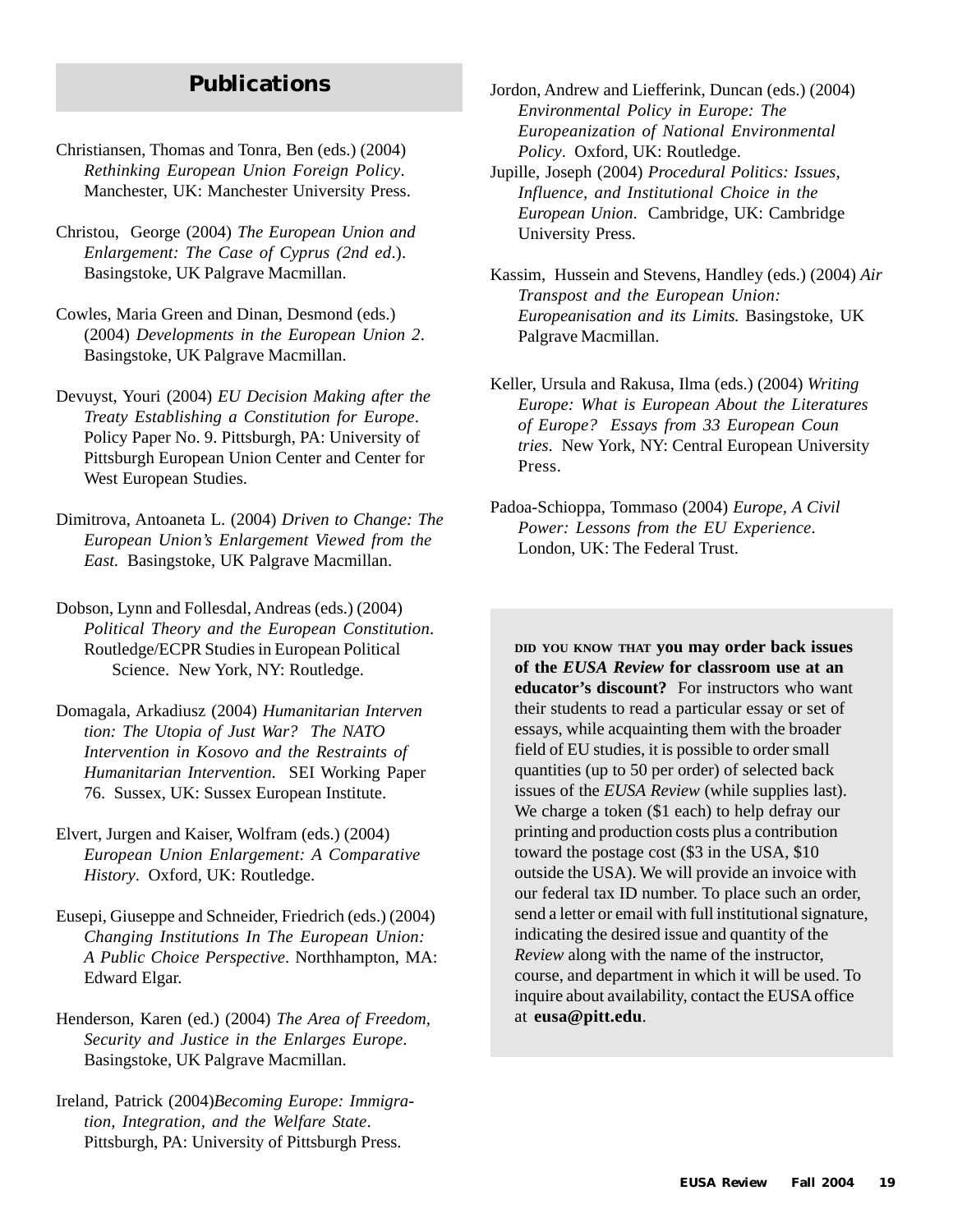**The Journal for Contemporary European Research** is a new journal devoted to promoting debate in the field of European Studies. It aims to promote research and analysis by publishing articles, research comments and book reviews. The JCER will include papers from all areas of European Studies, including politics, law, economics and sociology. The focus group for contributors will be young scholars, students in the advanced stage of their PhD's, post-doctoral researchers, and the wider academic and practicioner community. The **deadline for paper submission is December, 31 2004** for the first issue in May 2005. Submissions may be full-length articles between 6000-8000 words or comments between 2000-5000 words.

**"Shifting Boundaries of Sovereignty: Governance and Legitimacy in the European Union and Australia,"** organized by the National Europe Centre at the Australian National University, March 22-23, 200, Canberra, Australia. This international conference examines the shifting boundaries of sovereignty, with special emphasis on governance and legitimacy in the European Union and Australia. Adopting a multidisciplinary perspective, its themes will illuminate the changing definitions of legitimacy, governance and regulation. The aim is to explore changing theoretical models and new legal and constitutional orders emerging from the recent enlargement of the European Union. Supranational agreements, however, are by no means exclusive to the European Union and this conference will also examine other cooperative arrangements traversing the public and private sectors, particularly as they impact on Australia and the Pacific region. The conference seeks to stimulate a dialogue across academic disciplines and national borders. It will be of interest to political scientists, economists, historians, cultural critics, legal scholars, policy makers, journalists and diplomats.For more information contact Ben Wellings at ben.wellings@anu.edu.au or Daniel Wincott d.wincott@bham.ac.uk. *Deadline: December 10, 2004.*

**"The EU: Past and Future Enlargements,"** UACES 35th Annual Conference and 10th Research Conference, Zagreb, Croatia, September 5-7, 2005. The Faculty of Law at the University of Zagreb will host the conference. There will be a mixture of plenary and research sessions. For information contact admin@uaces.org or visit www.uaces.org/ zagreb.htm. *Deadline: February 18, 2005*.

The **International Dissertation Field Research Fellowship (IDRF)** program of the Social Science Research Council supports full-time graduate students who are enrolled in doctoral programs in the US. Fifty fellowships of up to \$20,000 will be awarded with funds provided by the Andrew W. Mellon Foundation. The program is open to full-time graduate students in the humanities and social sciences, regardless of citizenship. The program invites proposals for field research on all areas or regions of the world, as well as for research that is comparative, cross-regional and cross-cultural. Proposals that require no substantial research outside the United States are not eligible. Proposals may cover all periods in history, but must address topics that have relevance to contemporary issues and debates. Applicants must complete all Ph.D. requirements except fieldwork and dissertation by the time the fellowship begins or by December 2005, whichever comes first. Standard fellowships will provide support for nine to twelve months in the field, plus travel expenses. In some cases, the candidate may propose fewer than nine months of overseas fieldwork, but no award will be given for fewer than six months. The fellowship must be held for a single continuous period within the eighteen months between July 2005 and December 2006. The application **deadline is November 1, 2004 on-line and November 8, 2004** by mail.

The **Berlin Program for Advanced German and European Studies** invites applications from U.S. and Canadian nationals who are full-time graduate students in the humanities and social sciences for doctoral or post-doctoral field research in Berlin. Applicants must have completed all coursework toward the PhD and must have achieved ABD status by the time the proposed research stay begins.The Berlin Program for Advanced German and European Studies was initiated by and established in 1986 at the Freie Universität Berlin and promotes a new generation of young North American scholars with specialized knowledge of modern and contemporary German and European affairs. The Program supports scholars in the social and political sciences, economics, modern and contemporary historians as well as Germanists interested in similar questions. Fellowships are awarded for doctoral dissertation research as well as postdoctoral research leading to completion of a monograph. See http://userpage.fu-berlin.de/~bprogram/aboutb/ aboutb.htm. Deadline: *December 1, 2004*.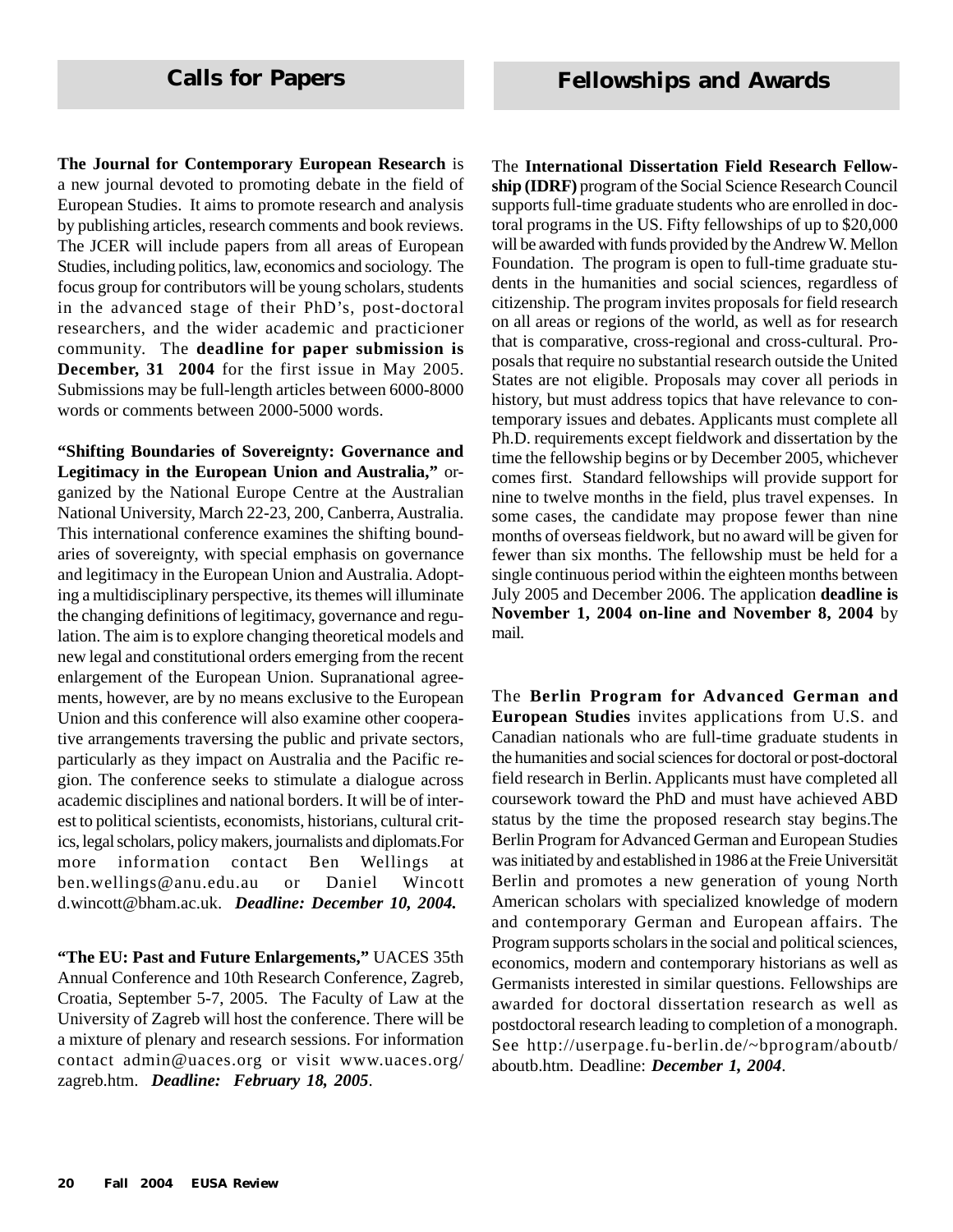### **Conferences**

*November 4-5, 2004*: "Reflections of an Irish EU Council Presidency." Dublin, Ireland. Organized by UACES. See www.uaces.org.

*November 5 2004*: "Does the Size of Member States Matter in the EU?" Manchester, United Kingdom. Organized by UACES. See www.uaces.org.

*November 12, 2004*: "The EU Constitutional Treaty: A Critical Assessment." Colchester, United Kingdom. Organized by the Jean Monnet European Centre of Excellence and the European Law Centre, University of Essex. For information jme@essex.ac.uk.

*November 19, 2004*: "Making the Constitution Work." Maastricht, Belgium. Organized by the European Institute of Public Administration in cooperation with the European Studies Programme of Maastricht University and the Standing Group on the European Union of the European Consortium of Political Research. See www.eipa.nl.

*November 19-20, 2004*: "Spin, Image and the Media: Political Communication in France and Britain." Oxford, United Kingdom. Organized by the Maison Française d'Oxford. For details visit www.mfo.ac.uk.

*November 22-23, 2004*:" Keep Ahead With European Information." Maastricht, Belgium. Sponsored by the European Institute of Public Administration. For more information contact Ms Joyce Groneschild, EIPA, j.groneschild@eipa-nl.com, or visit www.eipa.nl.

*December 2-4, 2004*: "Crossing Borders: Histories, Theories and Identities." Pontypridd, United Kingdom. Organized by the Centre for Border Studies at the University of Glamorgan, the Centre for Comparative European History, Free University of Berlin and Humboldt University of Berlin. See www.centreforborderstudies.co.uk.

*December 6-7, 2004*: "Do We Need a Whole New Entente Cordiale?" Oxford, United Kingdom. Organised by the European Studies Centre, St Antony's College, Oxford and CERI-Sciences Po, Paris. For details please visit www.mfo.ac.uk.

*December 8-10, 2004*: "Réformes financières et performances économiques dans le contexte des intégrations régionales." Tunis, Tunisia. Organized by Centre d'Etudes en Macroéconomie et Finance Internationale. See www.unice.fr/CEMAFI.

*December 20-22, 2004*: "BISA Conference 2004." Coventry, United Kingdom. The British International Studies Association. See www.bisa.ac.uk.

*March 31–April 2, 2005*: "2005 Ninth Biennial International EUSA Conference." Austin, TX, USA. For details visit www.eustudies.org.

### **Call for Nominations EUSA Executive Committee**

Nominations for the 2005 European Union Studies Association (EUSA) Executive Committee election are now being accepted. The seven members of the Executive Committee meet once a year, determine Association policies, and oversee programs; three seats are open for the 2005 election, to be elected to four-year terms. Nominations (including self-nominations) must include: (1) a letter of interest;

- (2) current curriculum vita (short version preferred);
- (3) one brief biographical paragraph not to exceed 100 words (for use with the ballot); and,
- (4) a short narrative describing any past/current service to EUSA.

Executive Committee members must be current members of EUSA who have not already served eight years total on the Committee. The EUSA welcomes all qualified candidates, including those from outside the academy. It is hoped that the final slate will be characterized by a balance among senior and junior level candidates, and among minority and women candidates, as well as a cross-representation of academic disciplines, colleges and universities, and geographic locations.

All nomination materials should be sent by regular mail to Joseph Figliulo, Executive Director, European Union Studies Association, 415 Bellefield Hall, University of Pittsburgh, Pittsburgh, PA 15260 USA. Deadline for receipt of materials is December 31, 2004. A slate of candidates will appear in the Winter 2005 *EUSA Review* and a ballot will be mailed to all current EUSA members at that time. Election results will be announced in May 2005 and the three new Executive Committee members will take office on May 31, 2005.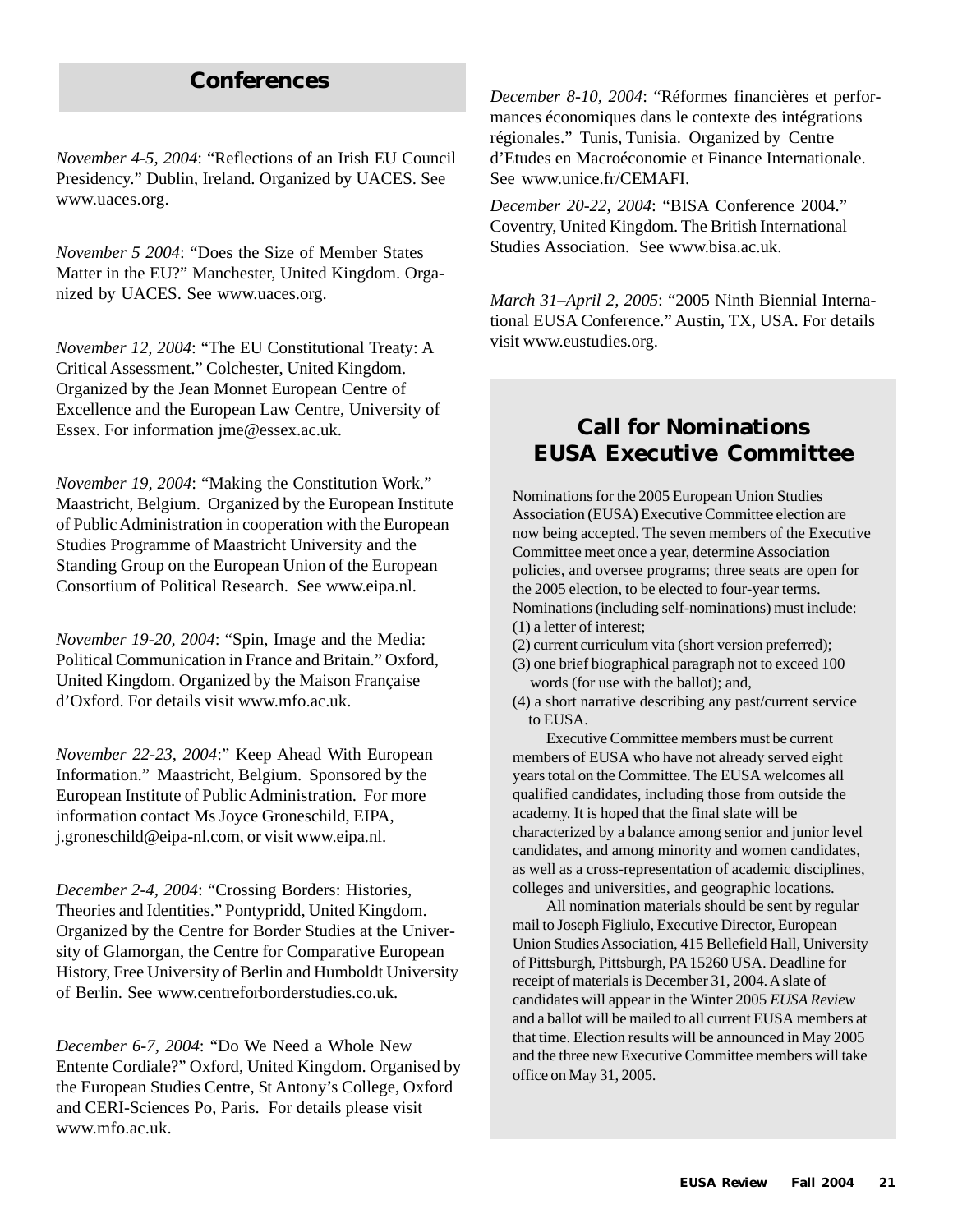Planning for **EUSA's Ninth Biennial International Conference** (March 31-April 2, 2005) is under way and the Program Committee has been convened. A key deadline to note: to get the early registration rate and to appear in the final printed program, **Monday, February 7, 2005**.

Please plan to attend our Austin, Texas gathering. Our conference hotel is the Hyatt Regency Austin on Town Lake. Austin is the Texas state capital, and the state legislature will be in session—and open to the public for observation—during the dates of our conference. Free guided tours are available of the stunning capitol building, built in 1888 of pink granite. Across the street is the Texas Governor's Mansion (free guided tours also available), home to Texas' "first family" since 1856. Austin's oldest building is the French Legation, constructed in 1841 for the French *charge d'affaires* to the Republic of Texas, and now a small museum on lovely grounds. Austin has many historical linkages to Europe, especially to Germany, as the German Free School and the Scholz Garten (Texas' oldest *biergarten* and Austin's oldest restaurant) attest.

Austin's population is approximately 1.25 million people, and Austin is 235 miles from the Mexican border. The city is home to the University of Texas main campus, one of the largest state universities in the United States—thus Austin's reputation as a young city. Nicknamed "live music capitol of the world," Austin has over 100 live music venues and is home to the well-known "Austin City Limits" concert studio. More details about our Conference and about Austin as a destination are posted on our Web site at www.eustudies.org.

#### **EUSA Book Prize**

The 2003-05 Executive Committee of the European Union Studies Association is pleased to announce the launch of the **EUSA Book Prize**, to be awarded at each biennial EUSA conference, for a book in English on any aspect of EU studies and published in the two years prior to the EUSA Conference. This prize carries a cash award of \$US 300 to the author(s). For the 2005 EUSA Book Prize, to be awarded in Austin, Texas, books published in 2003 and 2004 will be eligible. Authors or publishers should submit one (hard) copy of the nominated book with a letter of transmittal to EUSA Book Prize, European Union Studies Association, 415 Bellefield Hall, University of Pittsburgh, Pittsburgh, PA 15260 USA. Deadline for receipt of nominated books in the EUSA office is **January 15, 2005***.*

#### **Send Book Prize nominations to:**

European Union Studies Association 415 Bellefield Hall University of Pittsburgh Pittsburgh, PA 15260 USA

**EUSA News & Notes Are you moving?** Please drop an e-mail to the EUSA office at **eusa@pitt.edu** in advance to let us know your new address. We regret that we are not able to replace membership materials that you have missed when you have not provided us with your new address, nor can we replace membership materials that were not delivered when you gave us an incomplete or inaccurate address.

#### **Things members can do to help promote EUSA:**

- have EUSA and its Web site (www.eustudies.org) listed as a resource on their EU-related course syllabi

- recommend EUSA membership to their students/colleagues as the key source for the latest ideas and scholarship on European integration, EU affairs, and transatlantic relations - list EUSA's biennial international conference on calendars of upcoming events and help circulate EUSA's call for proposals

- encourage their students to submit paper/poster proposals for the EUSA conference

- vote in (and run for) our biennial executive committee election (the next election takes place in Spring 2005)

- renew their memberships!

Thanks for supporting EUSA in these ways.

**Once again please note** that nominations for the 2005 European Union Studies Association (EUSA) Executive Committee election are now being accepted. The seven members of the Executive Committee meet once a year, determine Association policies, and oversee programs; three seats are open for the 2005 election, to be elected to fouryear terms. Executive Committee members must be current members of EUSA who have not already served eight years total on the Committee. It is hoped that the final slate will be characterized by a balance among senior and junior level candidates, and among minority and women candidates, as well as a cross-representation of academic disciplines, colleges and universities, and geographic locations. Nominations (including self-nominations) must include:

(1) a letter of interest;

(2) current curriculum vita (short version preferred);

(3) one brief biographical paragraph not to exceed

100 words (for use with the ballot); and,

(4) a short narrative describing any past/current service to EUSA.

Nomination materials should be sent to: European Union Studies Association 415 Bellefield Hall University of Pittsburgh, Pittsburgh, PA 15260 USA.

**Deadline for receipt of materials is December 31, 2004.**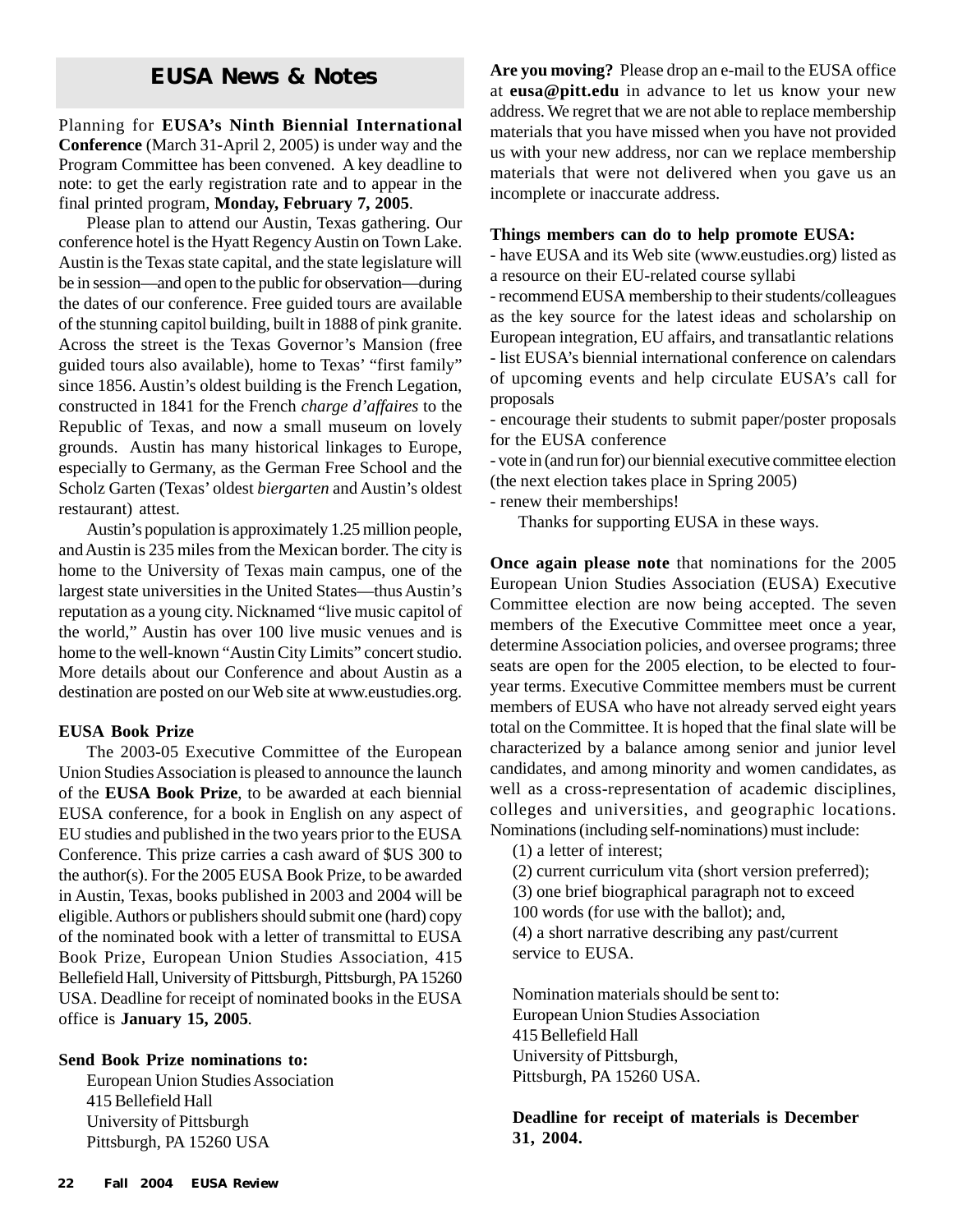#### **EUSA Lifetime Membership**

#### *What is it?*

It is a one-time dues payment to EUSA of US\$ 1500.

#### *What does it include?*

The Lifetime Membership includes all regular membership benefits for life. Among those benefits currently are subscription to the quarterly *EUSA Review,* receipt of occasional EUSA monographs, discounted registration rates at the EUSA International Conference, subscription to our e-mail List Serve, and the opportunity to join EUSA interest sections.

#### *Are there any other benefits?*

By making a one-time membership payment, you not only avoid the task of renewing each year, but gain the twin advantages of securing lifetime membership at today's dollar values *and* avoiding future dues increases.

#### *Who should do this?*

Any person wishing to support the endeavors of the European Union Studies Association—the fostering of scholarship and inquiry on the European integration project. For U.S. taxpayers, an additional benefit is a receipt for a one-time \$500 charitable contribution to EUSA, tax-deductible to the extent allowed by law (reducing your tax liability for the year in which you become a Lifetime Member).

*How do I become a Lifetime Member?* Simply mail your check, in US\$ and made payable to "EUSA," to the European Union Studies Association, address given at right. (We can not accept lifetime membership payments by credit card.) We will send you a receipt and letter of acknowledgment.

#### *Will my Lifetime Membership be publicly recognized?*

Yes, EUSA Lifetime Members will be listed in the *EUSA Review* and in our printed, biennial Member Directory.

### **EUROPEAN UNION STUDIES ASSOCIATION Individual Membership Form**

| City<br><u> 1980 - Jan Barbarat, manala</u>      |                                                                                                                                                                                                                                                                                                                                                                                                                           |
|--------------------------------------------------|---------------------------------------------------------------------------------------------------------------------------------------------------------------------------------------------------------------------------------------------------------------------------------------------------------------------------------------------------------------------------------------------------------------------------|
|                                                  |                                                                                                                                                                                                                                                                                                                                                                                                                           |
|                                                  |                                                                                                                                                                                                                                                                                                                                                                                                                           |
|                                                  |                                                                                                                                                                                                                                                                                                                                                                                                                           |
|                                                  |                                                                                                                                                                                                                                                                                                                                                                                                                           |
|                                                  |                                                                                                                                                                                                                                                                                                                                                                                                                           |
| Do you wish to be subscribed to                  |                                                                                                                                                                                                                                                                                                                                                                                                                           |
| EUSA's e-mail List Serve?                        | $\frac{\ }{\ }$ yes $\frac{\ }{\ }$ no                                                                                                                                                                                                                                                                                                                                                                                    |
| Membership dues (please check as appropriate):   |                                                                                                                                                                                                                                                                                                                                                                                                                           |
| Individual ________ \$85 two years               |                                                                                                                                                                                                                                                                                                                                                                                                                           |
| Student* ________ \$55 two years                 |                                                                                                                                                                                                                                                                                                                                                                                                                           |
|                                                  |                                                                                                                                                                                                                                                                                                                                                                                                                           |
|                                                  | * Students must provide copy of current semester's registration form.                                                                                                                                                                                                                                                                                                                                                     |
| <b>EU Law Interest Section</b>                   | $2 \text{ yrs. } $10$                                                                                                                                                                                                                                                                                                                                                                                                     |
| <b>EU Political Economy Interest Section</b>     | $2 \text{ yrs. } $10$                                                                                                                                                                                                                                                                                                                                                                                                     |
| Teaching the EU Interest Section                 | $2 \text{ yrs. } $10$                                                                                                                                                                                                                                                                                                                                                                                                     |
| EU Latin America Caribbean Interest Section      | $2 \text{ yrs. } $10$                                                                                                                                                                                                                                                                                                                                                                                                     |
| <b>EU Economics Interest Section</b>             | $2 \text{ yrs. } $10$                                                                                                                                                                                                                                                                                                                                                                                                     |
| EU Public Opinion and Participation Section      | $2 \text{ yrs. } $10$                                                                                                                                                                                                                                                                                                                                                                                                     |
|                                                  | U.S. taxpayers may make a tax-deductible contribution to support the                                                                                                                                                                                                                                                                                                                                                      |
| work of EUSA in any amount over membership dues: |                                                                                                                                                                                                                                                                                                                                                                                                                           |
| <b>EUSA Grants and Scholarships Fund</b>         | $\frac{\text{S}}{\text{}}$                                                                                                                                                                                                                                                                                                                                                                                                |
| <b>EUSA Endowment Fund</b>                       |                                                                                                                                                                                                                                                                                                                                                                                                                           |
| EUSA Ernst Haas Fellowship Fund                  |                                                                                                                                                                                                                                                                                                                                                                                                                           |
| Total amount enclosed \$                         |                                                                                                                                                                                                                                                                                                                                                                                                                           |
| or credit card statement will be your receipt.   | We prefer payment by check (payable to "EUSA") when possible. Checks<br>must be in US\$ and drawn on a USA bank. We also accept international<br>money orders and MasterCard or Visa credit cards. Your cancelled check                                                                                                                                                                                                   |
|                                                  | $\text{MasterCard} \# \_\_\_\_\_\_\_\_\_\_$                                                                                                                                                                                                                                                                                                                                                                               |
|                                                  | Signature $\frac{1}{\sqrt{1-\frac{1}{\sqrt{1-\frac{1}{\sqrt{1-\frac{1}{\sqrt{1-\frac{1}{\sqrt{1-\frac{1}{\sqrt{1-\frac{1}{\sqrt{1-\frac{1}{\sqrt{1-\frac{1}{\sqrt{1-\frac{1}{\sqrt{1-\frac{1}{\sqrt{1-\frac{1}{\sqrt{1-\frac{1}{\sqrt{1-\frac{1}{\sqrt{1-\frac{1}{\sqrt{1-\frac{1}{\sqrt{1-\frac{1}{\sqrt{1-\frac{1}{\sqrt{1-\frac{1}{\sqrt{1-\frac{1}{\sqrt{1-\frac{1}{\sqrt{1-\frac{1}{\sqrt{1-\frac{1}{\sqrt{1-\frac{$ |

415 Bellefield Hall University of Pittsburgh Pittsburgh, PA 15260 USA Fax 412.648.1168